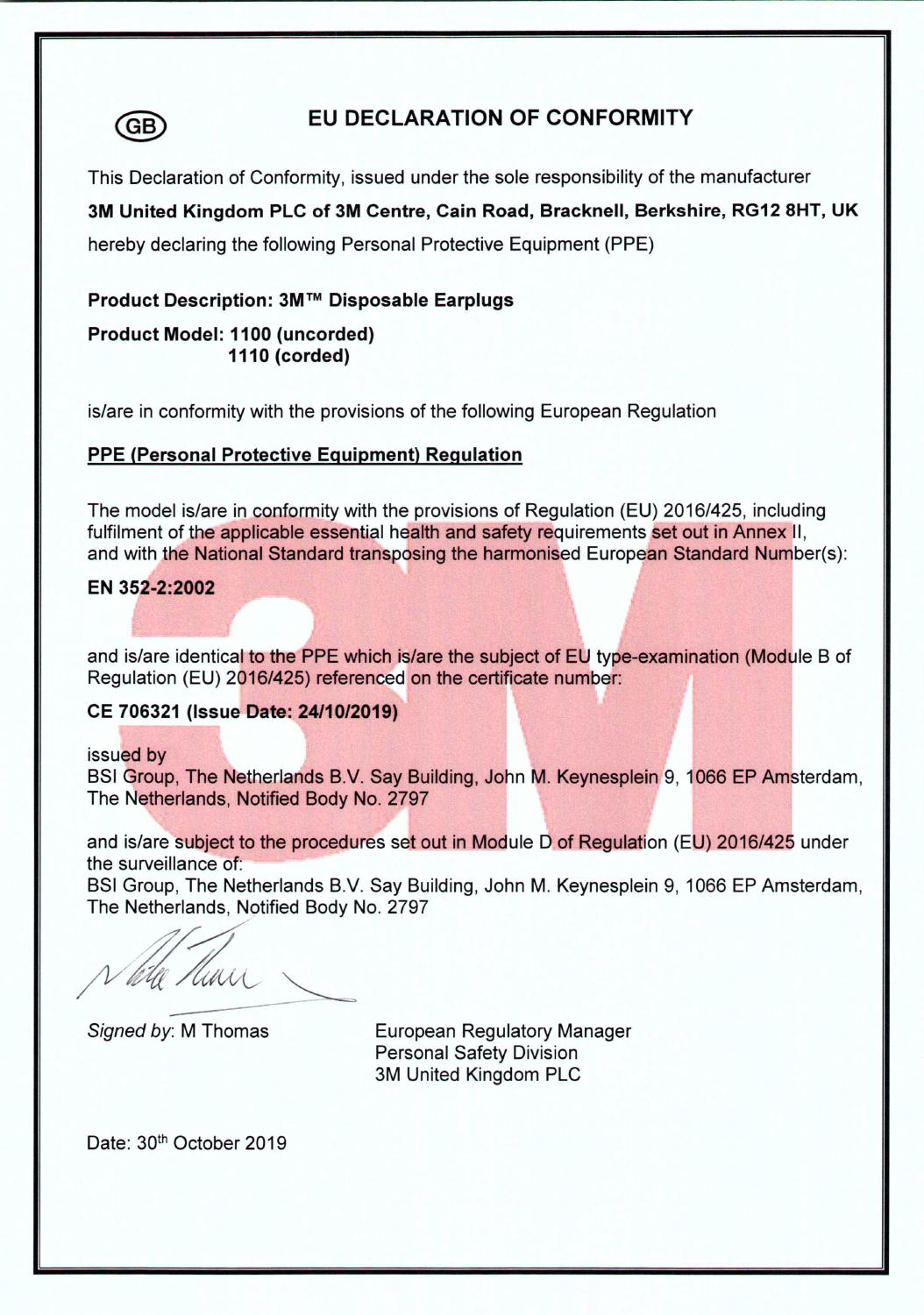

# **DÉCLARATION DE CONFORMITÉ EU**

Cette déclaration de conformité, émise sous la seule responsabilité du fabricant,

## **3M United Kingdom PLC of 3M Centre, Cain Road, Bracknell, Berkshire, RG12 8HT, UK**

déclare, par la présente, que les équipements de protection individuelle (EPI) suivants

### **Description du produit: 3M™ Disposable Earplugs**

### **Modèle du produit: 1100 (uncorded) 1110 (corded)**

sont conformes aux dispositions des réglementations et/ou directives européennes suivantes

### **Réglementation EPI (équipement de protection individuelle)**

Le modèle est conforme aux dispositions du règlement (UE) 2016/425, respecte les exigences essentielles de santé et de sécurité applicables énoncées à l'Annexe II, et est conforme à la norme nationale transposant les normes européennes harmonisées:

### **EN 352-2:2002**

et est identique à l'EPI faisant l'objet de l'examen UE de type (Module B du règlement (UE) 2016/425) référencé sur le numéro de certificat:

### **CE 706321 (Date de publication: 24/10/2019)**

Publié par

BSI Group, The Netherlands B.V. Say Building, John M. Keynesplein 9, 1066 EP Amsterdam, The Netherlands, Numéro d'organisme notifié: 2797

et est soumis aux procédures décrites dans le Module D du règlement (UE) 2016/425 sous la surveillance de:

BSI Group, The Netherlands B.V. Say Building, John M. Keynesplein 9, 1066 EP Amsterdam, The Netherlands, Numéro d'organisme notifié: 2797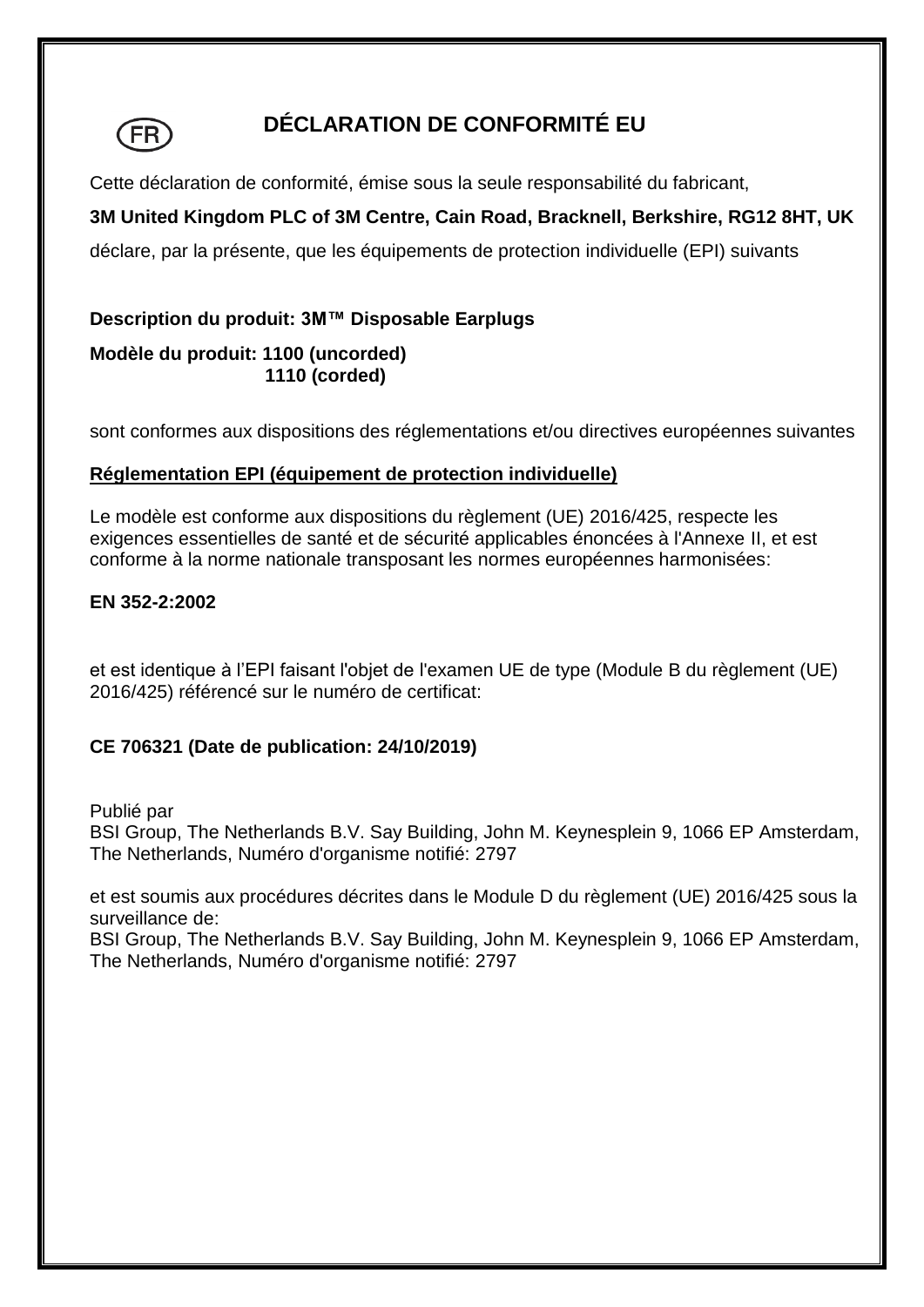

# **DECLARACIÓN UE DE CONFORMIDAD**

La presente Declaración de conformidad, expedida bajo la exclusiva responsabilidad del fabricante,

**3M United Kingdom PLC of 3M Centre, Cain Road, Bracknell, Berkshire, RG12 8HT, UK** 

certifica que el o los siguientes equipos de protección individual (EPI)

## **Descripción del/de los producto(s): 3M™ Disposable Earplugs**

**Modelo(s) del/de los producto(s): 1100 (uncorded) 1110 (corded)**

cumplen lo dispuesto en los siguientes reglamentos y directivas de la Unión Europea

### **Reglamento relativo a los equipos de protección individual (EPI)**

El o los modelos indicados cumplen las exigencias del Reglamento (UE) 2016/425, incluidos los requisitos esenciales de salud y seguridad especificados en el anexo II, y de las normas nacionales que transpongan las siguientes normas armonizadas europeas:

### **EN 352-2:2002**

Asimismo, el o los modelos son idénticos al o a los EPI que están sujetos al examen UE de tipo (módulo B del Reglamento (UE) 2016/425) al que se hace referencia en el certificado n.º:

### **CE 706321 (Fecha de expedición: 24/10/2019)**

Expedido por

BSI Group, The Netherlands B.V. Say Building, John M. Keynesplein 9, 1066 EP Amsterdam, The Netherlands, Número del organismo notificado. 2797

El o los modelos indicados también están sujetos a los procedimientos establecidos en el módulo D del Reglamento (UE) 2016/425, bajo la supervisión de: BSI Group, The Netherlands B.V. Say Building, John M. Keynesplein 9, 1066 EP Amsterdam, The Netherlands, Número del organismo notificado. 2797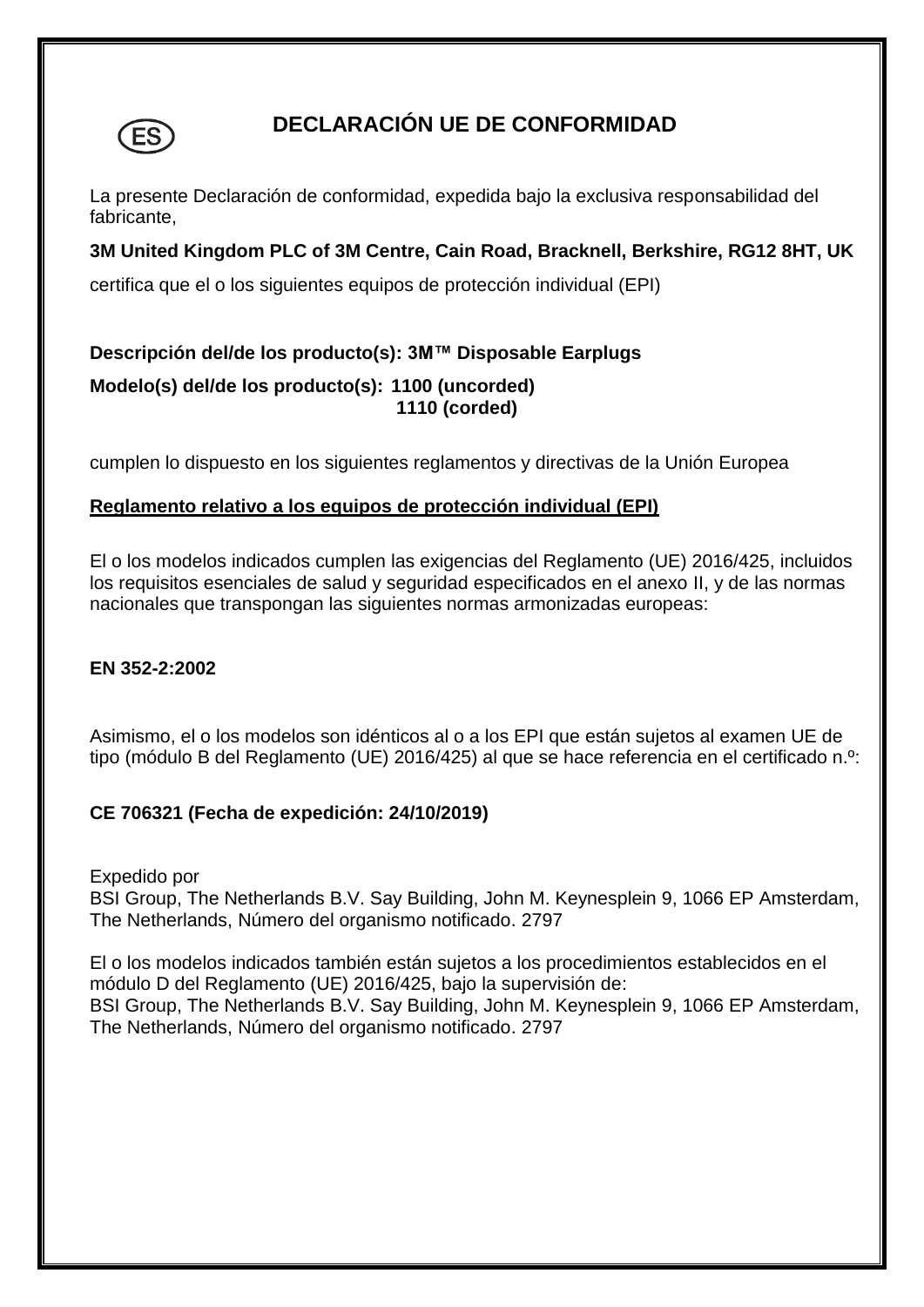

# **EU-KONFORMITÄTSERKLÄRUNG**

Die vorliegende Konformitätserklärung, die unter der alleinigen Verantwortung des Herstellers

**3M United Kingdom PLC of 3M Centre, Cain Road, Bracknell, Berkshire, RG12 8HT, UK** 

ausgestellt wurde, bezieht sich auf die folgende persönliche Schutzausrüstung (PSA)

## **Produktbeschreibung: 3M™ Disposable Earplugs**

### **Produktmodell: 1100 (uncorded) 1110 (corded)**

stimmt mit den Bestimmungen der folgenden europäischen Verordnungen und/oder Richtlinien überein

## **Verordnung über persönliche Schutzausrüstungen (PSA)**

Das Modell entspricht den Bestimmungen der Verordnung (EU) 2016/425, einschließlich der Erfüllung der geltenden grundlegenden Gesundheits- und Sicherheitsanforderungen gemäß Anhang II, und der nationalen Norm zur Umsetzung der harmonisierten europäischen Standardnorm(en):

### **EN 352-2:2002**

und ist identisch mit der PSA, die Gegenstand der EU-Baumusterprüfung (Modul B der Verordnung [EU] 2016/425) ist, auf die in der Zertifikatsnummer verwiesen wird:

## **CE 706321 (Ausgabedatum: 24/10/2019)**

Ausgestellt von

BSI Group, The Netherlands B.V. Say Building, John M. Keynesplein 9, 1066 EP Amsterdam, The Netherlands, Nummer der benannten Stelle. 2797

und unterliegt den Verfahren des Moduls D der Verordnung (EU) 2016/425 unter der Aufsicht von:

BSI Group, The Netherlands B.V. Say Building, John M. Keynesplein 9, 1066 EP Amsterdam, The Netherlands, Nummer der benannten Stelle. 2797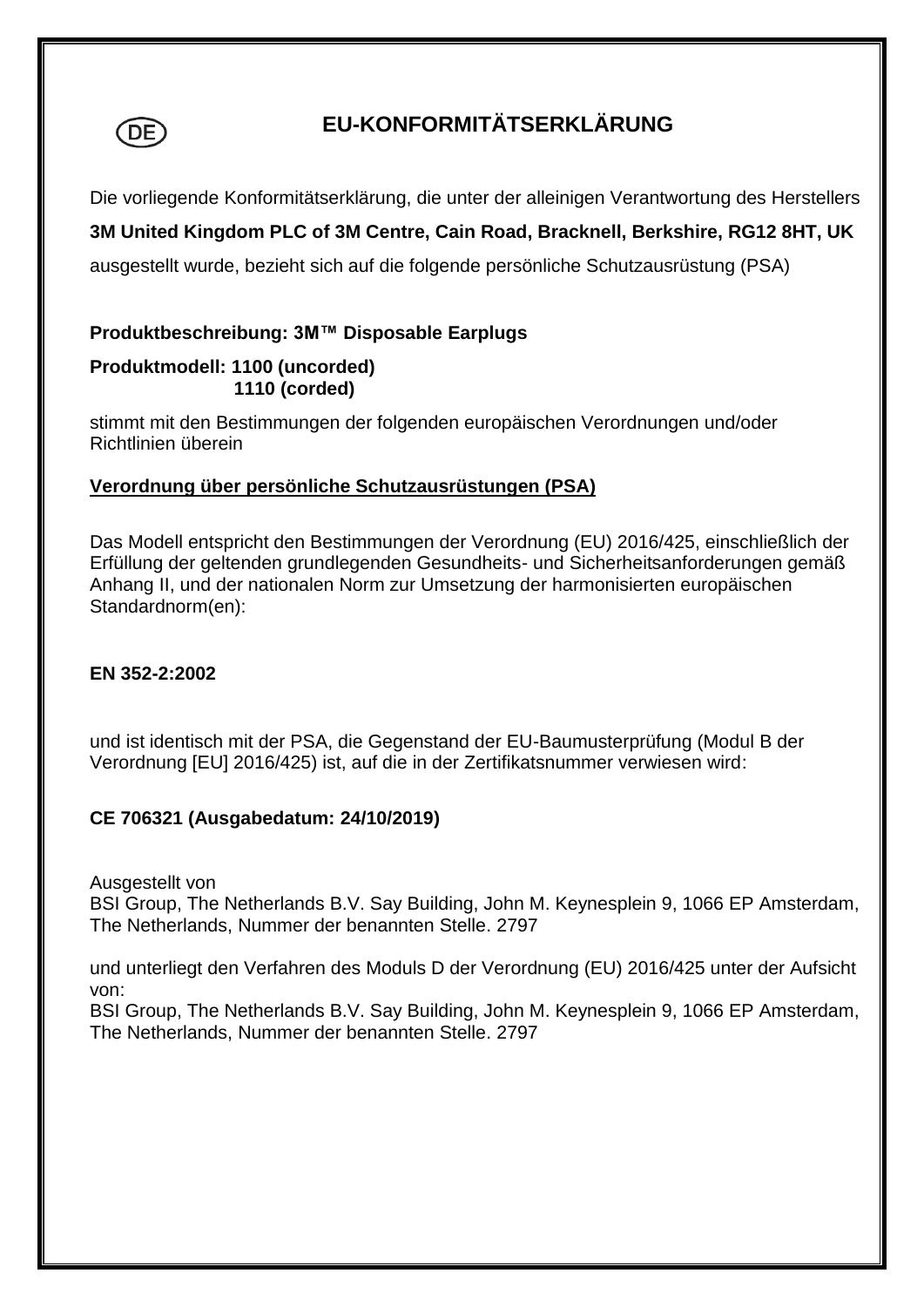

# **DICHIARAZIONE DI CONFORMITÀ UE**

La presente Dichiarazione di conformità viene rilasciata su esclusiva responsabilità del produttore,

## **3M United Kingdom PLC of 3M Centre, Cain Road, Bracknell, Berkshire, RG12 8HT, UK**

il quale dichiara che il seguente dispositivo di protezione individuale (DPI)

## **Descrizione prodotto: 3M™ Disposable Earplugs**

### **Modello prodotto: 1100 (uncorded) 1110 (corded)**

è conforme alle disposizioni dei seguenti regolamenti e/o direttive europee

### **Regolamento sui DPI (dispositivi di protezione individuale)**

Il modello è conforme alle disposizioni del regolamento (UE) 2016/425, compreso l'adempimento ai requisiti essenziali di salute e di sicurezza applicabili, definiti nell'allegato II, e alla norma nazionale che recepisce la norma europea armonizzata numero:

### **EN 352-2:2002**

ed è identico al DPI oggetto di esame UE del tipo (modulo B del regolamento (UE) 2016/425) citato nel certificato numero:

## **CE 706321 (Data di emissione: 24/10/2019)**

emesso da

BSI Group, The Netherlands B.V. Say Building, John M. Keynesplein 9, 1066 EP Amsterdam, The Netherlands, Codice organismo notificato. 2797

ed è soggetto alle procedure definite nel modulo D del regolamento (UE) 2016/425 sotto la sorveglianza di:

BSI Group, The Netherlands B.V. Say Building, John M. Keynesplein 9, 1066 EP Amsterdam, The Netherlands, Codice organismo notificato. 2797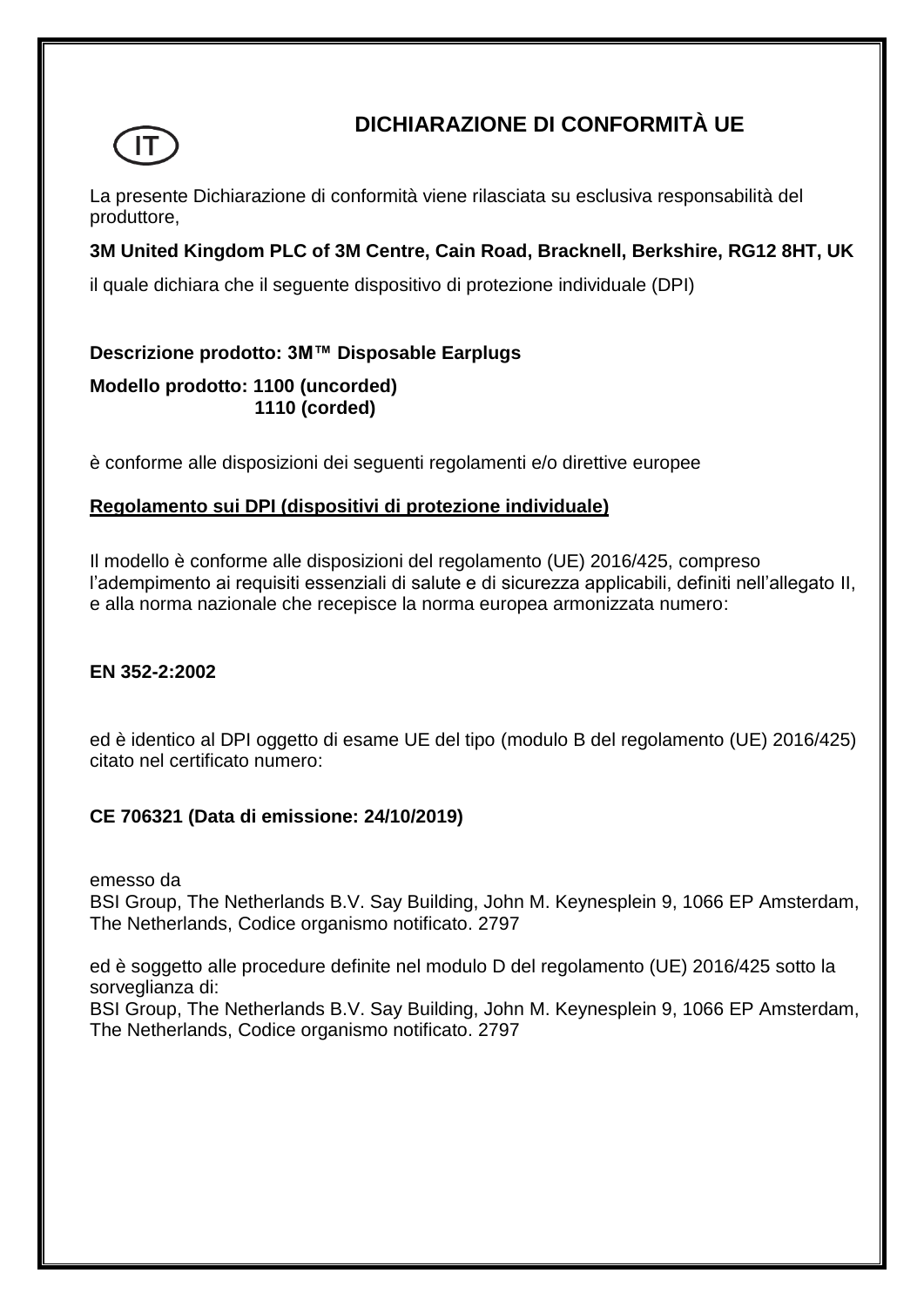

# **DECLARAÇÃO DE CONFORMIDADE CE**

A presente Declaração de Conformidade é emitida sob a exclusiva responsabilidade do fabricante

### **3M United Kingdom PLC of 3M Centre, Cain Road, Bracknell, Berkshire, RG12 8HT, UK**

e declara que o(s) seguinte(s) Equipamento(s) de Proteção Individual (EPI)

## **Descrição do Produto: 3M™ Disposable Earplugs**

### **Modelo do Produto: 1100 (uncorded) 1110 (corded)**

está/estão em conformidade com o disposto nos seguintes Regulamentos e/ou Diretivas **Europeias** 

## **Regulamento EPI (Equipamento de Proteção Individual)**

O modelo está em conformidade com o disposto no Regulamento (UE) 2016/425, incluindo os requisitos essenciais de saúde e segurança aplicáveis previstos no Anexo II e com a norma nacional que transpõe a(s) norma(s) harmonizada(s) a nível europeu número(s):

### **EN 352-2:2002**

e é/são idêntico(s) ao(s) EPI que é/são objeto do exame UE de tipo (Módulo B do Regulamento (UE) 2016/425) referido no número do certificado:

## **CE 706321 (Data de Emissão: 24/10/2019)**

Emitido por

BSI Group, The Netherlands B.V. Say Building, John M. Keynesplein 9, 1066 EP Amsterdam, The Netherlands, Número do Organismo Notificado. 2797

e está/estão sujeito(s) aos procedimentos previstos no Módulo D do Regulamento (UE) 2016/425 ao abrigo do:

BSI Group, The Netherlands B.V. Say Building, John M. Keynesplein 9, 1066 EP Amsterdam, The Netherlands, Número do Organismo Notificado. 2797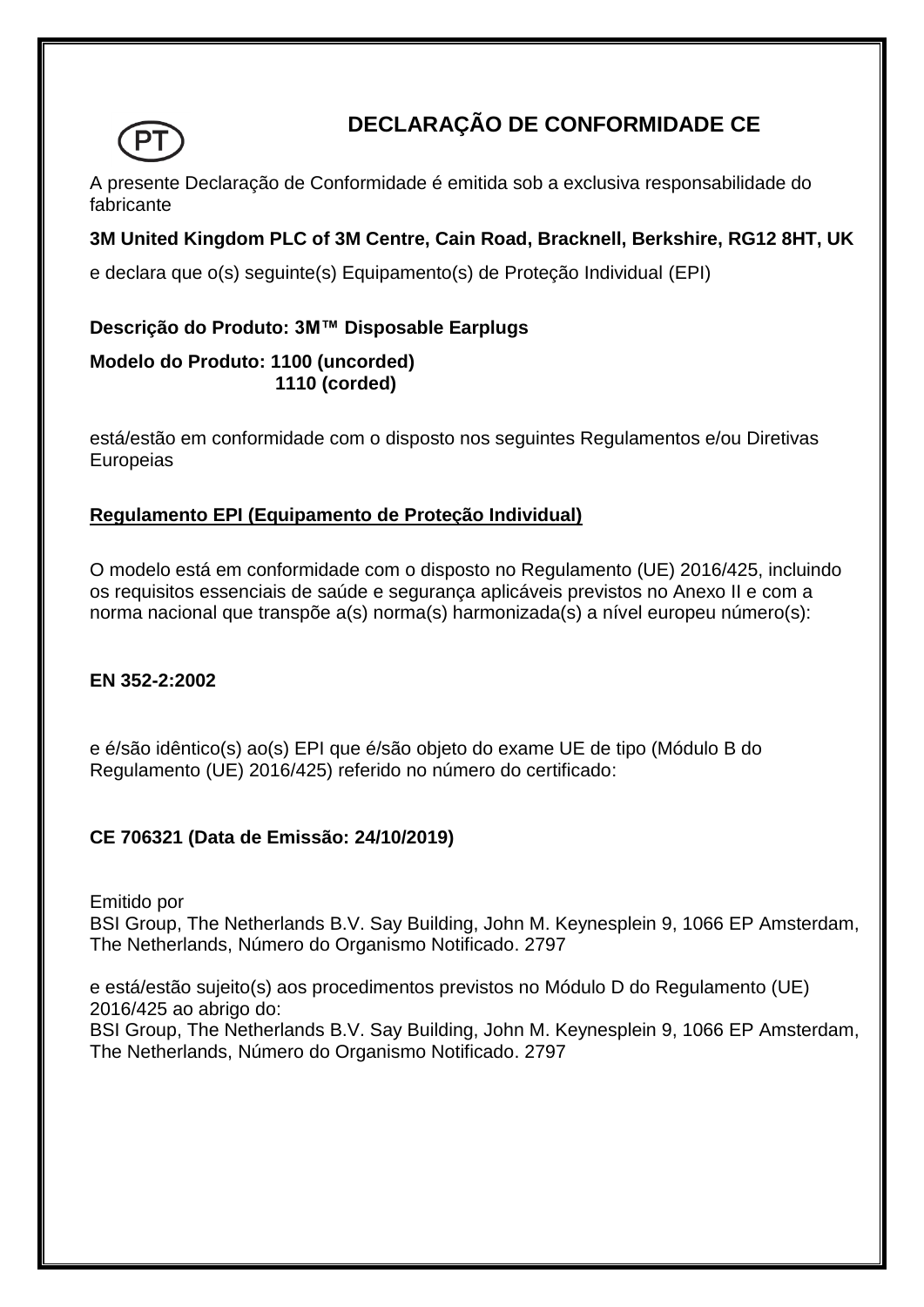

# **EU-samsvarserklæring**

Denne samsvarserklæringen, utgitt av produsenten som eneansvarlig,

### **3M United Kingdom PLC of 3M Centre, Cain Road, Bracknell, Berkshire, RG12 8HT, UK**

erklærer at følgende personlig verneutstyr (PVU)

## **Produktbeskrivelse: 3M™ Disposable Earplugs**

**Produktmodell: 1100 (uncorded) 1110 (corded)**

er i samsvar med bestemmelsene i følgene europeiske forordninger og/eller direktiv

### **PVU-forordningen (personlig verneutstyr)**

Modellen er i samsvar med bestemmelsene i forordning (EU) 2016/425, inkludert oppfyllelse av relevante vesentlige helse- og sikkerhetskrav angitt i vedlegg II, og med nasjonal standard basert på bruken av europeiske, harmoniserte standarder:

### **EN 352-2:2002**

og er identisk med det personlige verneutstyret som er gjenstand for EU-typeprøving (modul B i forordning (EU) 2016/425) referert på attestnummeret:

### **CE 706321 (Utgitt dato: 24/10/2019)**

utgitt av

BSI Group, The Netherlands B.V. Say Building, John M. Keynesplein 9, 1066 EP Amsterdam, The Netherlands, Teknisk kontrollorgannr. 2797

og er underlagt prosedyrene angitt i modul D i forordning (EU) 2016/425 under oppsyn av: BSI Group, The Netherlands B.V. Say Building, John M. Keynesplein 9, 1066 EP Amsterdam, The Netherlands, Teknisk kontrollorgannr. 2797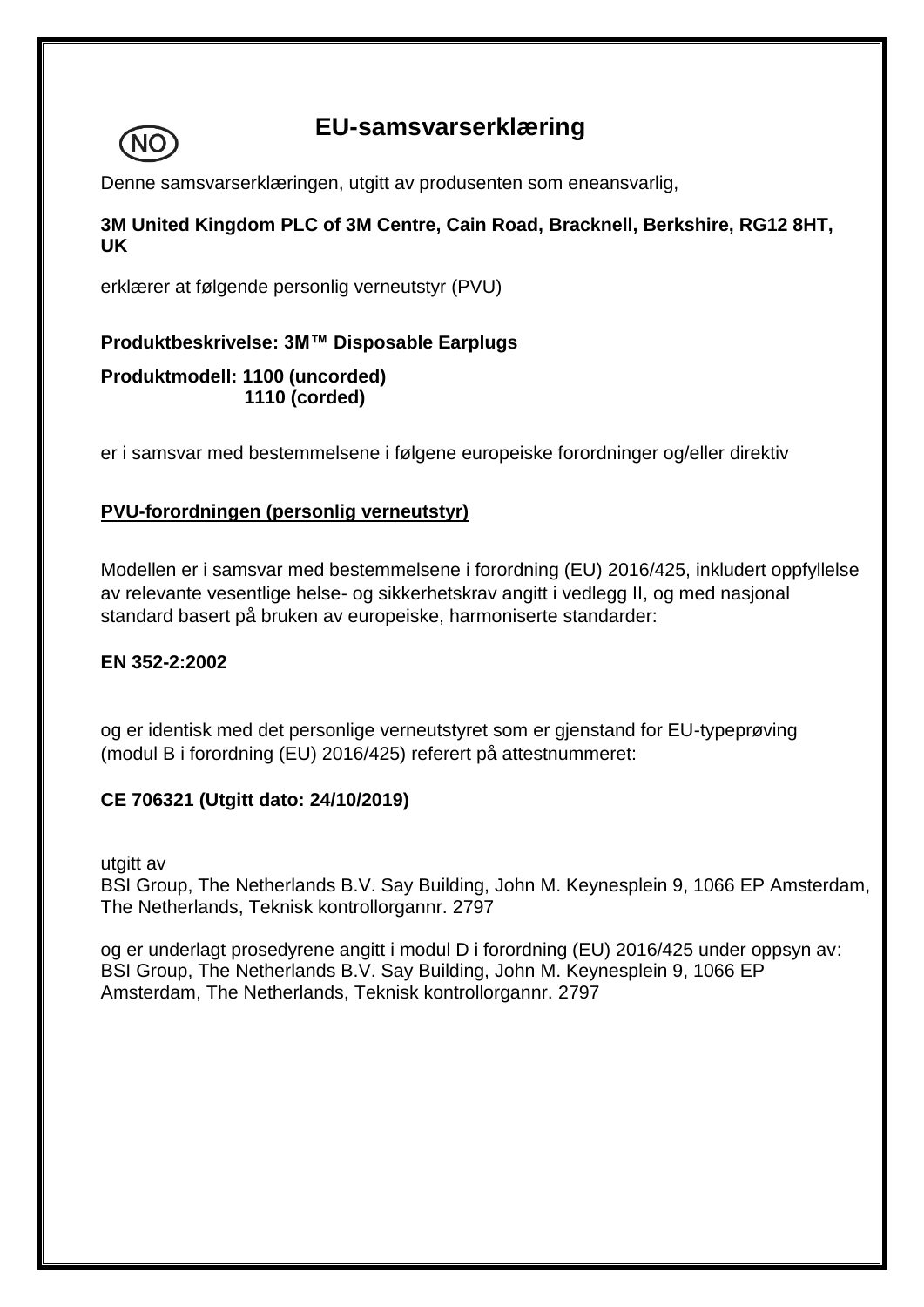

# **ESB-SAMRÆMISYFIRLÝSING**

Í þessari samræmisyfirlýsingu, sem framleiðandinn ber einn ábyrgð á,

## **3M United Kingdom PLC of 3M Centre, Cain Road, Bracknell, Berkshire, RG12 8HT, UK**

er því lýst yfir að eftirfarandi persónuhlífar (PPE)

## **Lýsing á vöru: 3M™ Disposable Earplugs**

**Tegund vöru: 1100 (uncorded) 1110 (corded)**

er/eru í samræmi við ákvæði eftirfarandi ESB-reglugerða og/eða -tilskipana

## **Reglugerð um persónuhlífar (PPE)**

Varan/vörurnar er/eru í samræmi við ákvæði reglugerðar (ESB) 2016/425, þar með talið hvað varðar að uppfylla viðeigandi grunnkröfur um heilsuvernd og öryggi sem settar eru fram í II. viðauka og með landsbundnum staðli sem stendur fyrir samhæfða evrópska staðalnúmerið ( númerin):

### **EN 352-2:2002**

og er/eru í einu og öllu eins og persónuhlífarnar sem ESB-gerðarprófun (hluti B í reglugerð (ESB) 2016/425) tekur til, og sem vísað er til í vottorðsnúmerinu:

### **CE 706321 (Útgáfudagsetning: 24/10/2019)**

gefið út af

BSI Group, The Netherlands B.V. Say Building, John M. Keynesplein 9, 1066 EP Amsterdam, The Netherlands, Tilkynntur aðili nr. 2797

og fellur/falla undir aðferðirnar sem lýst er í hluta D í reglugerð (ESB) 2016/425, og sem lúta skulu:

BSI Group, The Netherlands B.V. Say Building, John M. Keynesplein 9, 1066 EP Amsterdam, The Netherlands, Tilkynntur aðili nr. 2797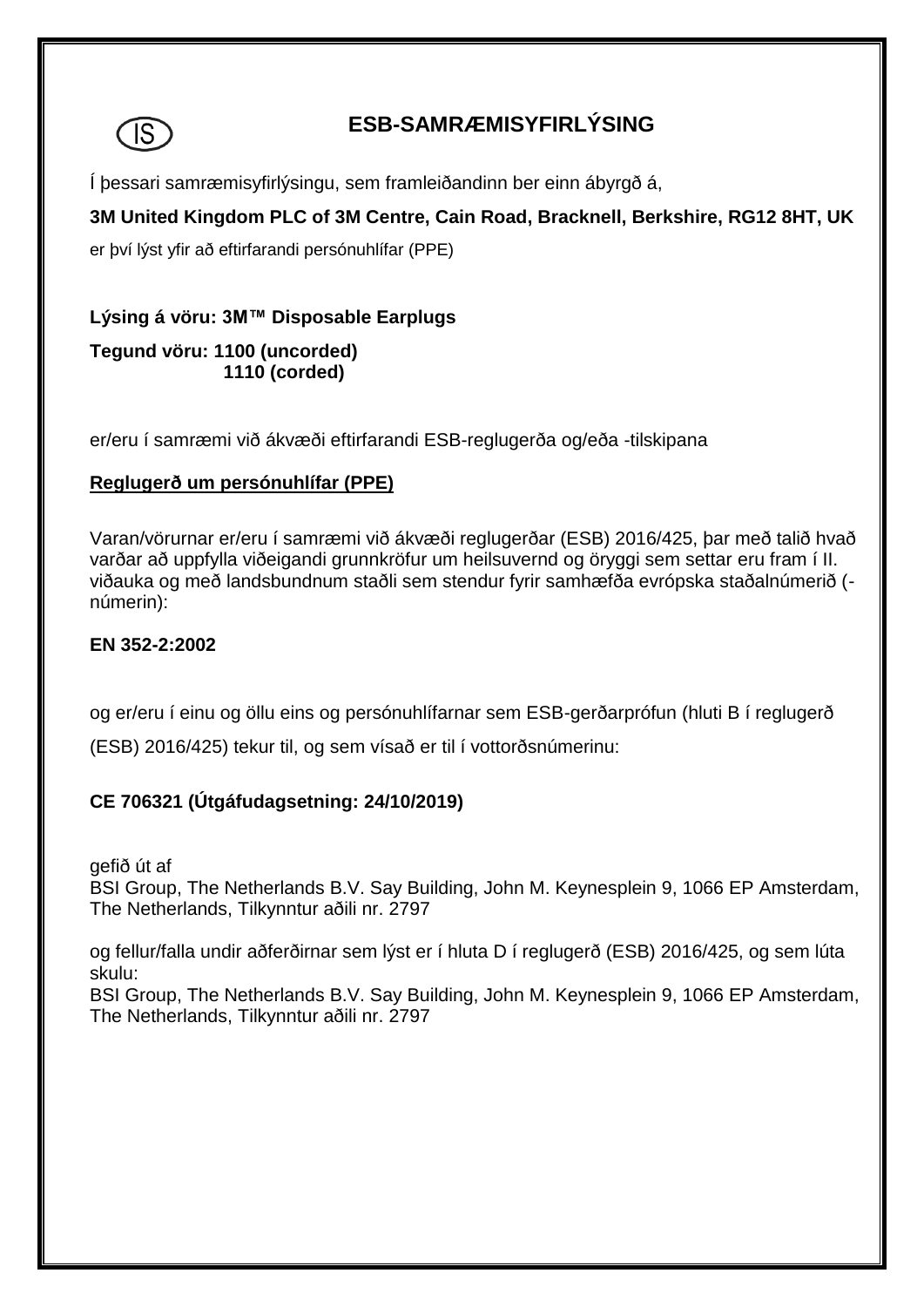

# **DEKLARACJA ZGODNOŚCI UE**

Niniejsza deklaracja zgodności, wydana na wyłączną odpowiedzialność producenta,

**3M United Kingdom PLC of 3M Centre, Cain Road, Bracknell, Berkshire, RG12 8HT, UK** 

zgłaszającego następujący sprzęt ochrony osobistej (PPE)

## **Opis produktu: 3M™ Disposable Earplugs**

### **Model produktu: 1100 (uncorded) 1110 (corded)**

jest zgodny z postanowieniami następujących rozporządzeń i/lub dyrektyw europejskich

## **Rozporządzenie w sprawie środków ochrony osobistej (PPE)**

Model jest zgodny z postanowieniami rozporządzenia (UE) 2016/425, w tym z mającymi zastosowanie zasadniczymi wymaganiami w zakresie zdrowia i bezpieczeństwa określonymi w załączniku II, oraz z normą krajową wdrażającą zharmonizowane normy europejskie o numerach:

### **EN 352-2:2002**

i jest identyczny ze środkami ochrony osobistej, które są przedmiotem badania typu UE (moduł B rozporządzenia (UE) 2016/425), o którym mowa w świadectwie numer:

## **CE 706321 (Data wydania: 24/10/2019)**

dokument wydał BSI Group, The Netherlands B.V. Say Building, John M. Keynesplein 9, 1066 EP Amsterdam, The Netherlands, Numer jednostki notyfikowanej. 2797

i podlega procedurom określonym w module D rozporządzenia (UE) 2016/425 pod nadzorem: BSI Group, The Netherlands B.V. Say Building, John M. Keynesplein 9, 1066 EP Amsterdam, The Netherlands, Numer jednostki notyfikowanej. 2797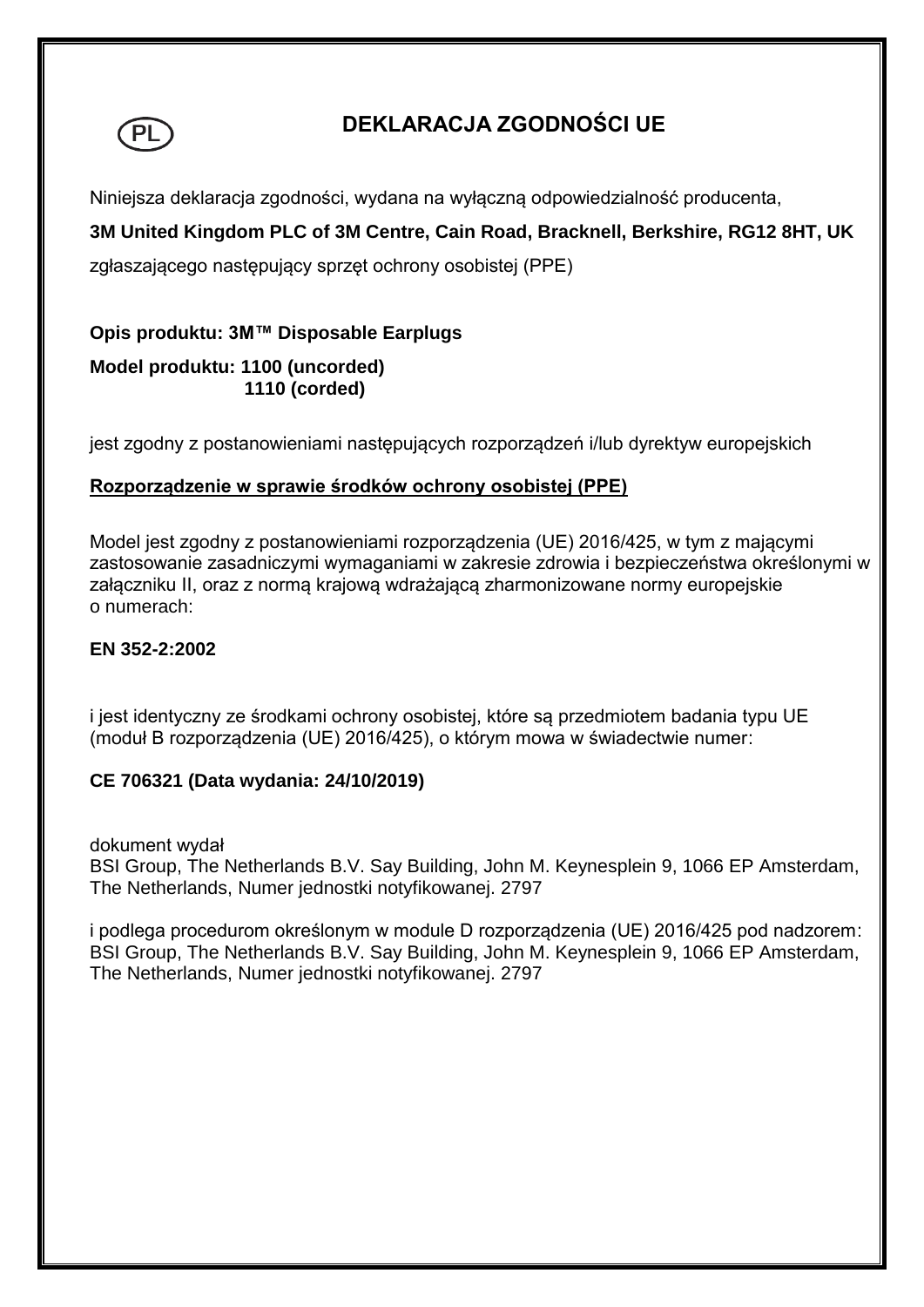

# **EU-FÖRSÄKRAN OM ÖVERENSSTÄMMELSE**

Denna försäkran om överensstämmelse, som utfärdas på tillverkarens eget ansvar,

## **3M United Kingdom PLC of 3M Centre, Cain Road, Bracknell, Berkshire, RG12 8HT, UK**

intygar härmed att följande personliga skyddsutrustning

### **Produktbeskrivning: 3M™ Disposable Earplugs**

#### **Produktmodell: 1100 (uncorded) 1110 (corded)**

överensstämmer med bestämmelserna i följande EU-förordningar och/eller EU-direktiv

### **Förordningen om personlig skyddsutrustning**

Modellen överensstämmer med bestämmelserna i förordning (EU) 2016/425, inklusive uppfyllande av de tillämpliga grundläggande hälso- och säkerhetskraven i bilaga II, och med den nationella standard som införlivar följande harmoniserade europeiska standard(er):

### **EN 352-2:2002**

och är identisk(a) med den personliga skyddsutrustning som omfattas av den EU-typkontroll (modul B i förordning (EU) 2016/425) som avses i intyg nummer:

### **CE 706321 (Datum för utfärdande: 24/10/2019)**

utfärdat av

BSI Group, The Netherlands B.V. Say Building, John M. Keynesplein 9, 1066 EP Amsterdam, The Netherlands, Anmält organs nummer. 2797

och omfattas av de förfaranden som beskrivs i modul D i förordning (EU) 2016/425 under övervakande av:

BSI Group, The Netherlands B.V. Say Building, John M. Keynesplein 9, 1066 EP Amsterdam, The Netherlands, Anmält organs nummer. 2797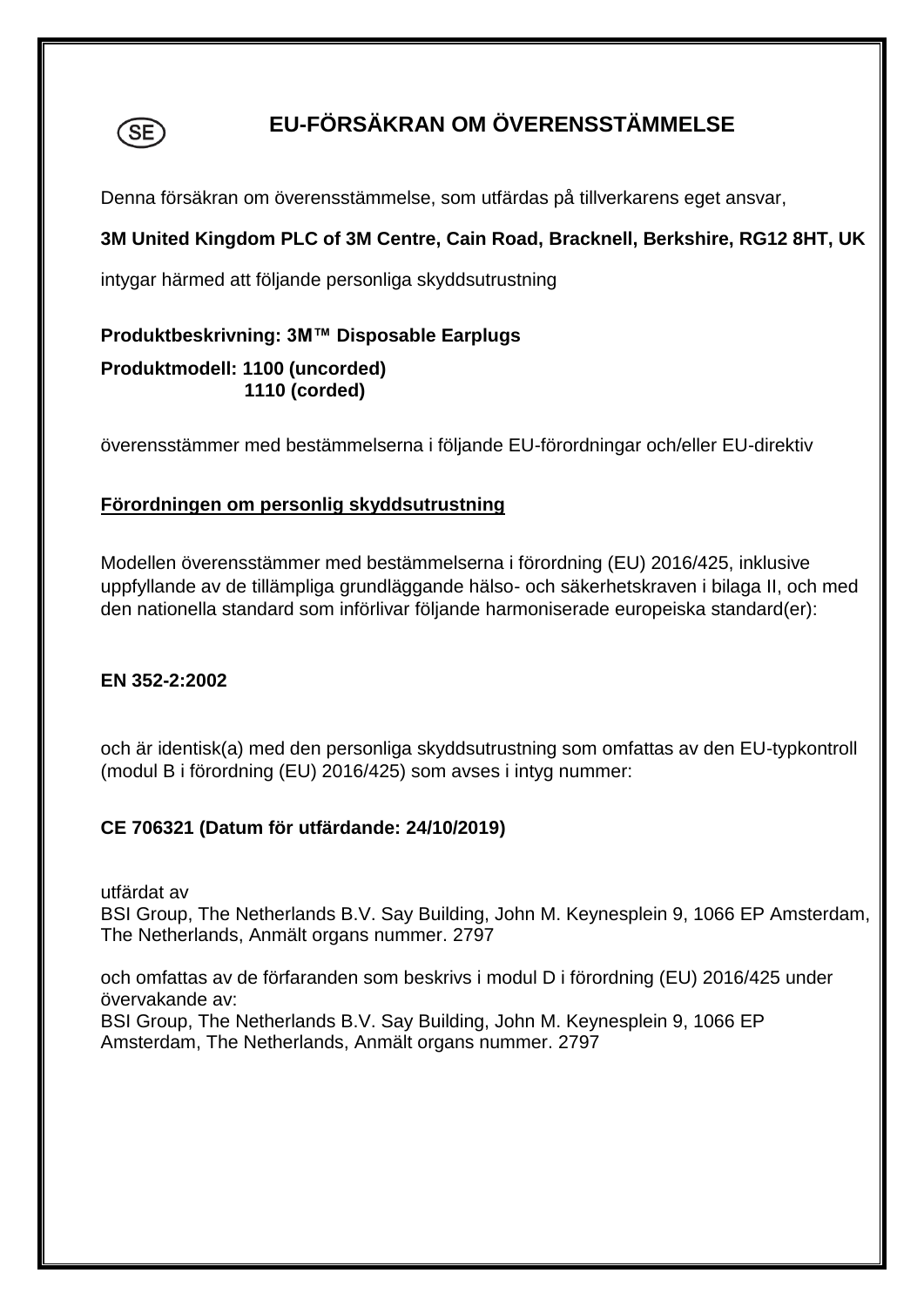

# **EG-CONFORMITEITSVERKLARING**

Deze conformiteitsverklaring wordt verstrekt onder de exclusieve verantwoordelijkheid van de fabrikant

### **3M United Kingdom PLC of 3M Centre, Cain Road, Bracknell, Berkshire, RG12 8HT, UK**

waarbij de persoonlijke beschermingsmiddelen (PBM) worden opgegeven

### **Productbeschrijving: 3M™ Disposable Earplugs**

**Productmodel: 1100 (uncorded) 1110 (corded)**

is/zijn in overeenstemming met de bepalingen van de volgende Europese verordeningen en/of richtlijnen

### **Verordening betreffende PBM (persoonlijke beschermingsmiddelen)**

Model(len) is/zijn in overeenstemming met de bepalingen van Verordening (EU) 2016/425, inclusief het voldoen aan de toepasselijke essentiële veiligheids- en gezondheidseisen opgenomen in Bijlage II, alsook met de nationale norm tot omzetting van de geharmoniseerde, Europese norm(en):

#### **EN 352-2:2002**

en is/zijn identiek aan de PBM, het onderwerp van het EU-typeonderzoek (Module B van Verordening (EU) 2016/425) waarnaar wordt verwezen via het certificaatnummer:

#### **CE 706321 (Publicatiedatum: 24/10/2019)**

uitgegeven door

BSI Group, The Netherlands B.V. Say Building, John M. Keynesplein 9, 1066 EP Amsterdam, The Netherlands, Nummer van aangemelde instantie. 2797

en is/zijn onderworpen aan de procedures opgenomen in Module D van Verordening (EU) 2016/425 onder het toezicht van:

BSI Group, The Netherlands B.V. Say Building, John M. Keynesplein 9, 1066 EP Amsterdam, The Netherlands, Nummer van aangemelde instantie. 2797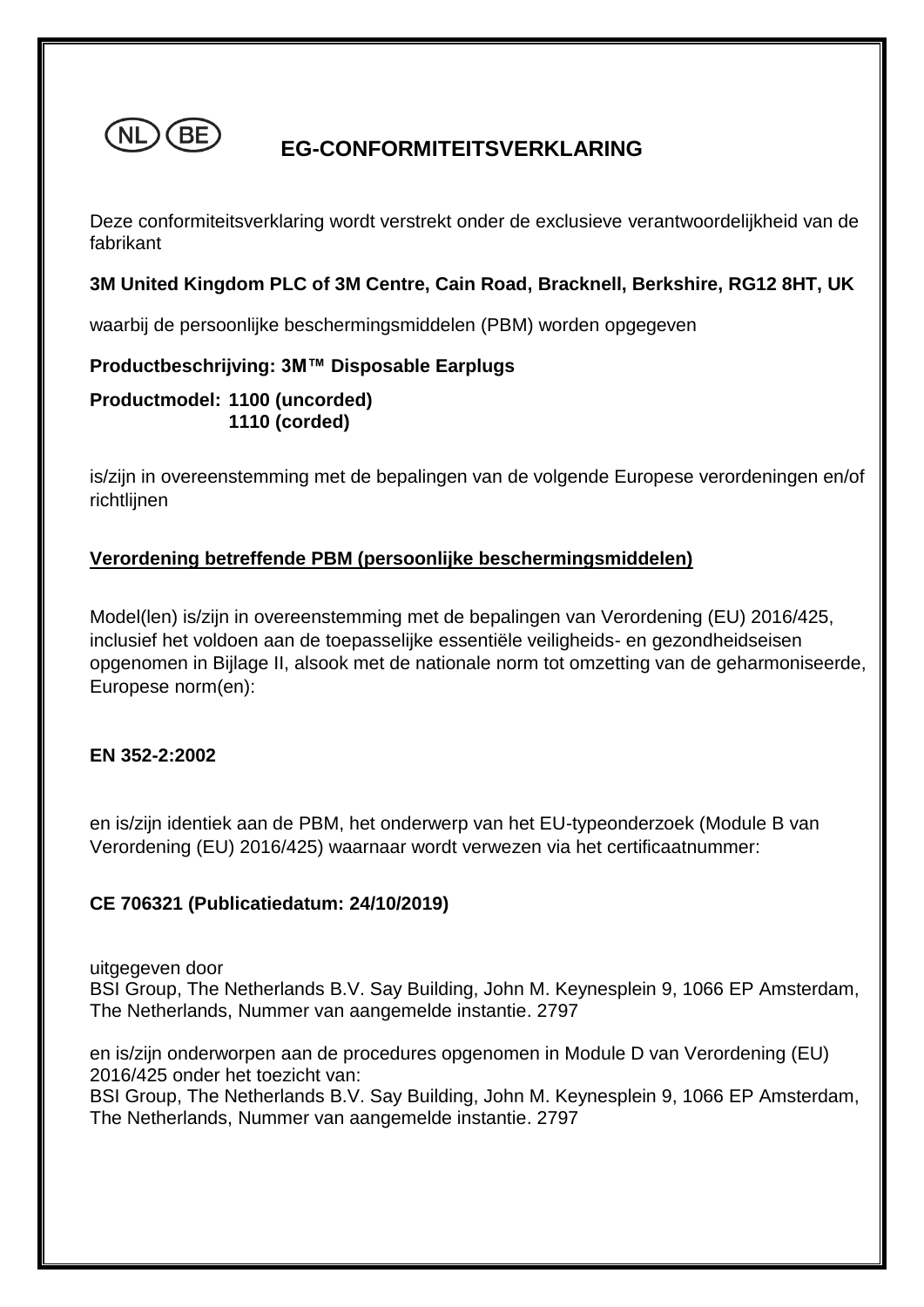

## **EU-OVERENSSTEMMELSESERKLÆRING**

Denne overensstemmelseserklæring udstedes på fabrikantens eget ansvar,

### **3M United Kingdom PLC of 3M Centre, Cain Road, Bracknell, Berkshire, RG12 8HT, UK**

vedrørende følgende personlige værnemiddel (PV)

### **Produktbeskrivelse: 3M™ Disposable Earplugs**

### **Produktmodel: 1100 (uncorded) 1110 (corded)**

er i overensstemmelse med bestemmelserne i følgende europæiske forordninger og/eller direktiver

### **Forordning om personlige værnemidler (PV'er)**

Modellen er i overensstemmelse med bestemmelserne i forordning (EU) 2016/425, herunder opfyldelse af de gældende væsentlige sikkerheds- og sundhedskrav i bilag II og med den nationale standard, der gennemfører de harmoniserede europæiske standardnumre:

#### **EN 352-2:2002**

og er identisk med det PV, der er genstand for EU-typeafprøvning (modul B i forordning (EU) 2016/425), der henvises til på certifikatnummeret:

#### **CE 706321 (Udstedelsesdato: 24/10/2019)**

udstedt af

BSI Group, The Netherlands B.V. Say Building, John M. Keynesplein 9, 1066 EP Amsterdam, The Netherlands, Bemyndiget organnummer. 2797

og er omfattet af procedurerne i modul D i forordning (EU) 2016/425 under tilsyn fra: BSI Group, The Netherlands B.V. Say Building, John M. Keynesplein 9, 1066 EP Amsterdam, The Netherlands, Bemyndiget organnummer. 2797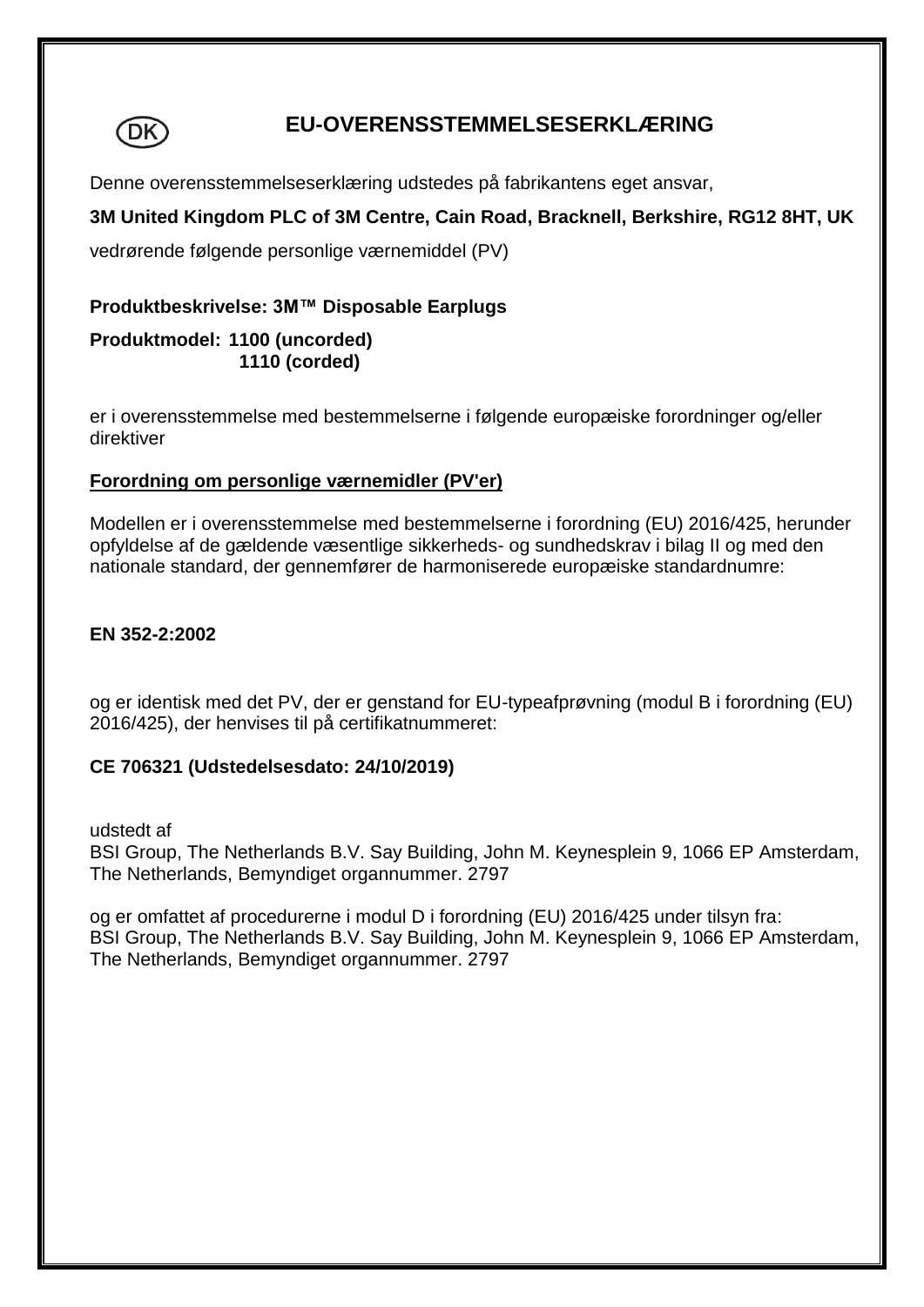

## **EU-VAATIMUSTENMUKAISUUSVAKUUTUS**

Vaatimustenmukaisuusvakuutus on annettu valmistajan yksinomaisella vastuulla,

## **3M United Kingdom PLC of 3M Centre, Cain Road, Bracknell, Berkshire, RG12 8HT, UK**

joka ilmoittaa, että seuraavat henkilönsuojaimet

### **Tuotteen kuvaus: 3M™ Disposable Earplugs**

### **Tuotemalli: 1100 (uncorded) 1110 (corded)**

ovat seuraavien eurooppalaisten asetusten ja/tai direktiivien säännösten mukaisia

#### **Henkilönsuojaimia koskeva asetus**

Malli on asetuksen (EU) 2016/425 säännösten mukainen ja täyttää sovellettavat välttämättömät terveyttä ja turvallisuutta koskevat vaatimukset, jotka on esitetty liitteessä II sekä yhdenmukaistettujen eurooppalaisten standardinumeroiden täytäntöönpanoa varten annetussa kansallisessa standardissa:

#### **EN 352-2:2002**

ja vastaavat tarkalleen henkilönsuojaimia, joille suoritetaan EU:n tyyppitarkastus, joka on mainittu sertifikaatissa nro (asetuksen (EU) 2016/425 B-moduuli):

#### **CE 706321 (Myöntöpäivämäärä: 24/10/2019)**

Myöntäjä

BSI Group, The Netherlands B.V. Say Building, John M. Keynesplein 9, 1066 EP Amsterdam, The Netherlands, Ilmoitetun elimen numero. 2797

ja niille suoritetaan asetuksen (EU) 2016/425 D-moduulissa esitetyt toimenpiteet seuraavien tahojen valvonnassa:

BSI Group, The Netherlands B.V. Say Building, John M. Keynesplein 9, 1066 EP Amsterdam, The Netherlands, Ilmoitetun elimen numero. 2797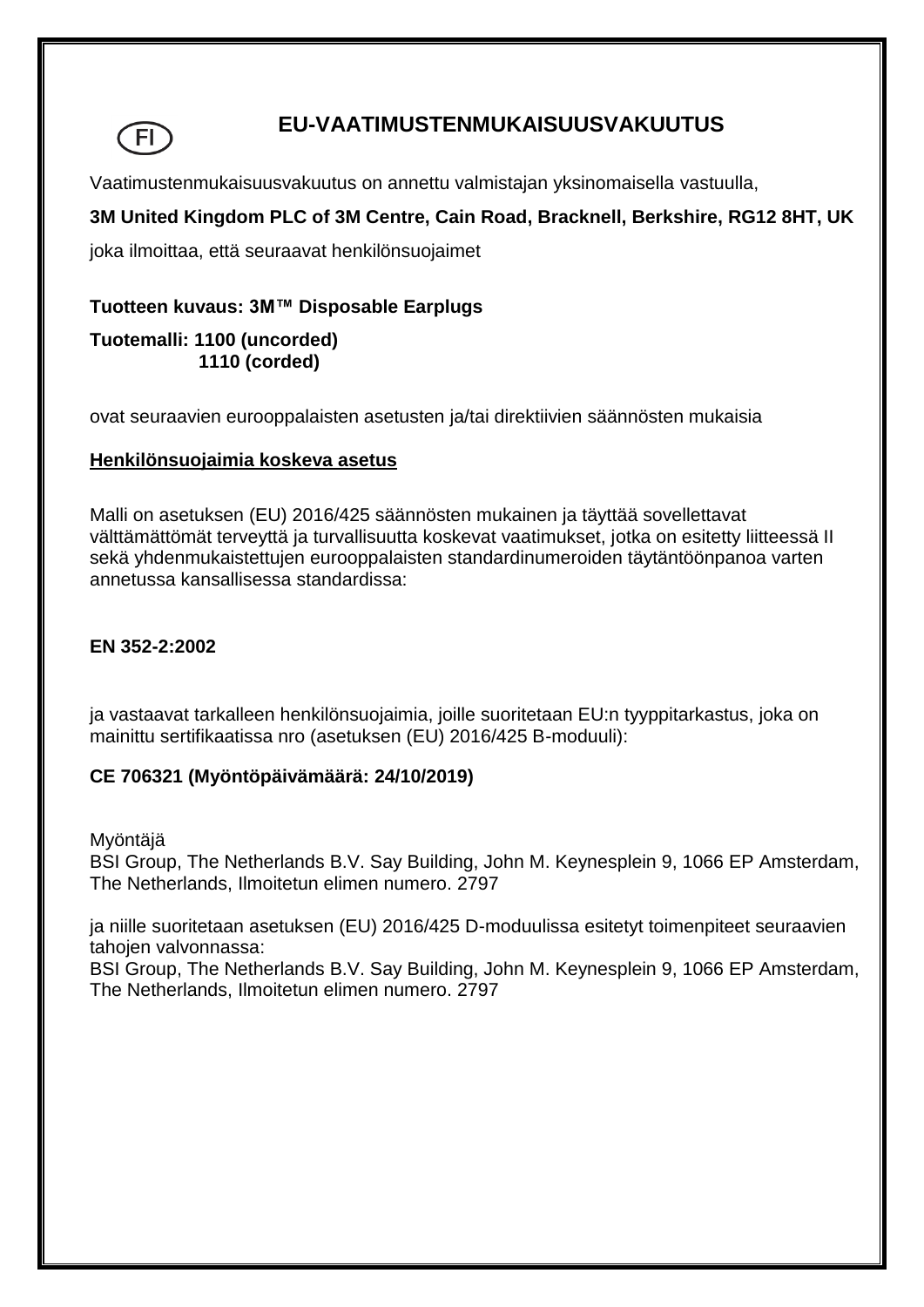

## **IZJAVA EU O SKLADNOSTI**

Ta izjava o skladnosti, izdana v izključni pristojnosti proizvajalca,

## **3M United Kingdom PLC of 3M Centre, Cain Road, Bracknell, Berkshire, RG12 8HT, UK**

je potrdilo, da je naslednja osebna zaščitna oprema (OZO)

### **Opis izdelka: 3M™ Disposable Earplugs**

### **Model izdelka: 1100 (uncorded) 1110 (corded)**

v skladu z določbami naslednjih evropskih uredb in/ali direktiv

### **o osebni zaščitni opremi (OZO)**

Model(-i) je/so v skladu z določbami Uredbe (EU) 2016/425, vključno z izpolnjevanjem veljavnih bistvenih zdravstvenih in varnostnih zahtev iz Priloge II, in nacionalnim standardom, ki prevzema harmonizirane številke evropskega standarda:

### **EN 352-2:2002**

in je/so identični osebni zaščitni opremi, ki je/so predmet EU-pregleda tipa (modul B Uredbe (EU) 2016/425), na katerega se sklicuje številka potrdila:

### **CE 706321 (Datum izdaje: 24/10/2019)**

izdal

BSI Group, The Netherlands B.V. Say Building, John M. Keynesplein 9, 1066 EP Amsterdam, The Netherlands, Številka priglašenega organa. 2797

in je/ali so predmet postopkov, določenih v modulu D Uredbe (EU) 2016/425 pod nadzorom: BSI Group, The Netherlands B.V. Say Building, John M. Keynesplein 9, 1066 EP Amsterdam, The Netherlands, Številka priglašenega organa. 2797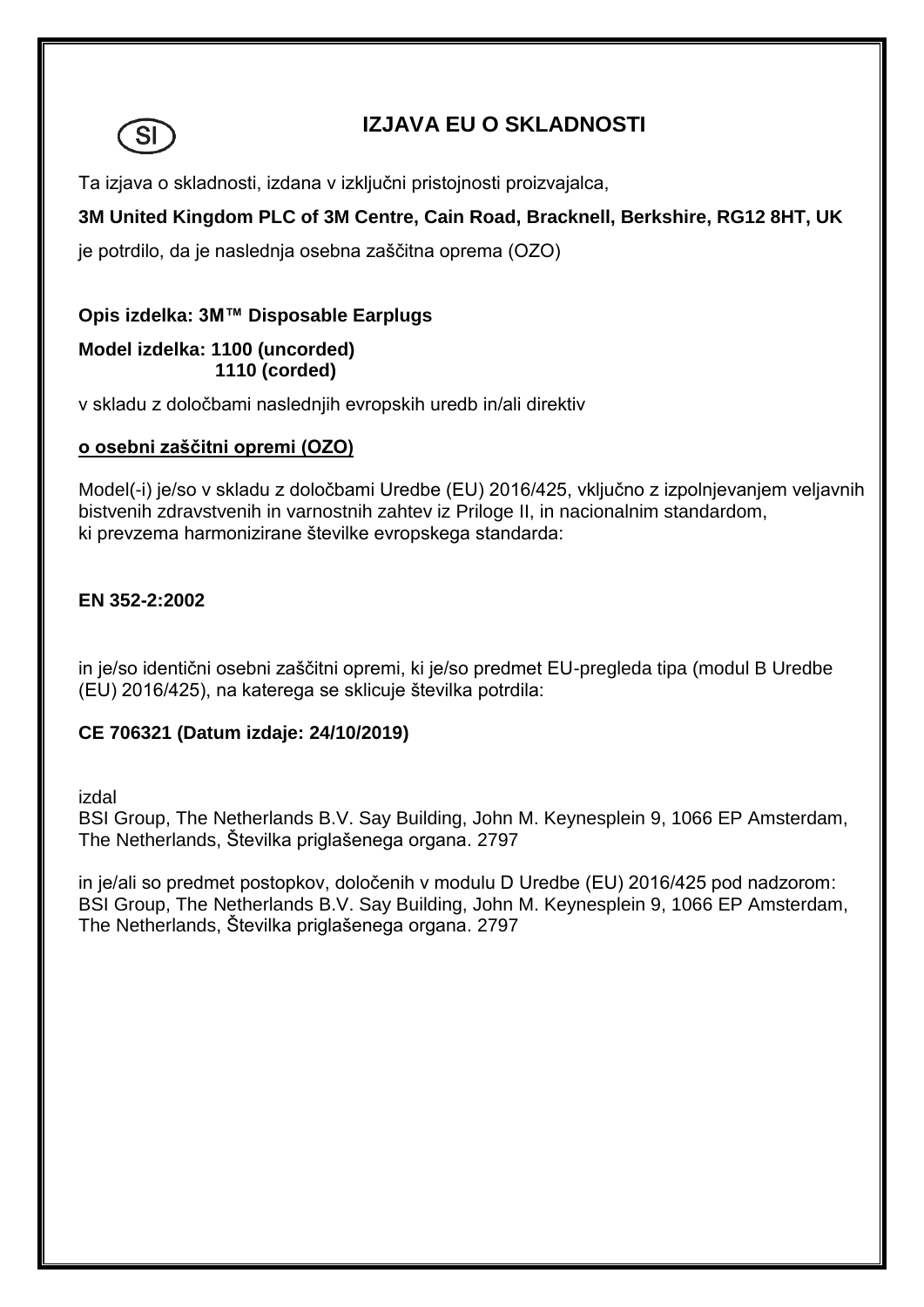

# **ES ATBILSTĪBAS DEKLARĀCIJA**

Šī atbilstības deklarācija ir izsniegta vienīgi uz tāda ražotāja atbildību,

## **3M United Kingdom PLC of 3M Centre, Cain Road, Bracknell, Berkshire, RG12 8HT, UK**

kurš ar šo deklarē tālāk minēto individuālo aizsardzības līdzekļu (IAL) atbilstību

### **Produkta apraksts: 3M™ Disposable Earplugs**

### **Produkta modelis: 1100 (uncorded) 1110 (corded)**

atbilst tālāk minēto Eiropas Regulu un/vai Direktīvu noteikumiem

### **IAL (individuālo aizsardzības līdzekļu) regula**

Modelis atbilst Regulas (ES) 2016/425 noteikumiem, tostarp izpilda piemērojamās būtiskās veselības un drošības prasības, kas izklāstītas II pielikumā, un atbilst Nacionālajam standartam, kurā transponēts(-i) harmonizētais(-tie) Eiropas standarts(-i) Nr.:

### **EN 352-2:2002**

un ir identisks(-i) IAL, uz kuru(-iem) attiecas ES tipa pārbaude (Regulas (ES) 2016/425 B modulis), kas norādīta sertifikātā Nr.:

### **CE 706321 (Izdošanas datums: 24/10/2019)**

Izdevējs:

BSI Group, The Netherlands B.V. Say Building, John M. Keynesplein 9, 1066 EP Amsterdam, The Netherlands, Paziņotās iestādes Nr. 2797

un pakļauts procedūrām, kas izklāstītas Regulas (ES) 2016/425 D modulī, kuru uzraudzību nodrošina:

BSI Group, The Netherlands B.V. Say Building, John M. Keynesplein 9, 1066 EP Amsterdam, The Netherlands, Paziņotās iestādes Nr. 2797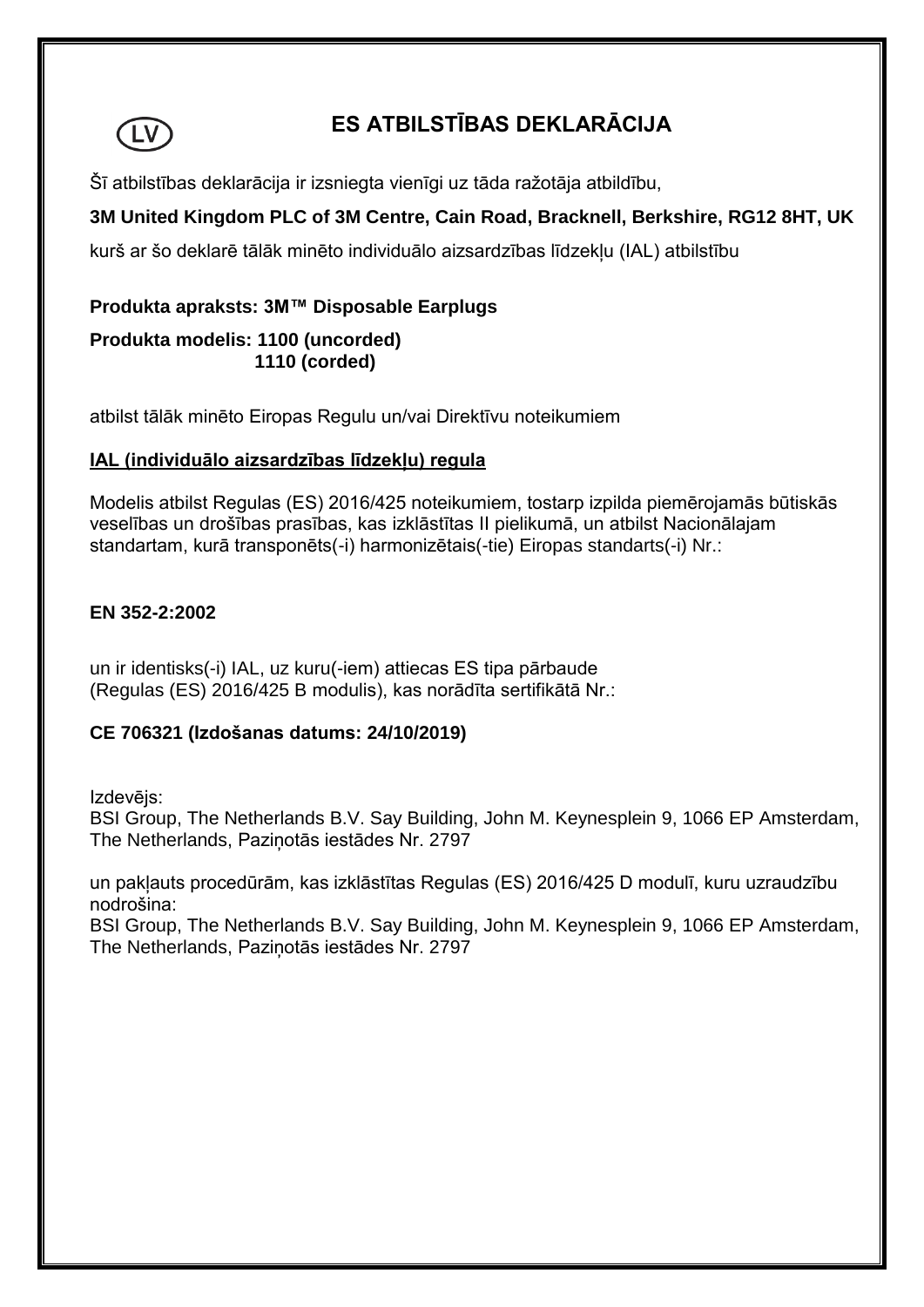

# **DECLARAȚIA DE CONFORMITATE A UE**

Această Declarație de Conformitate, emisă sub responsabilitatea exclusivă a producătorului,

**3M United Kingdom PLC of 3M Centre, Cain Road, Bracknell, Berkshire, RG12 8HT, UK** 

prin care declarăm următoarele Echipamente de Protecție Personală (PPE)

## **Descrierea produsului: 3M™ Disposable Earplugs**

### **Model de produs: 1100 (uncorded) 1110 (corded)**

este/sunt în conformitate cu prevederile următoarelor regulamente și/sau directive europene

## **Regulamentul privind echipamentele individuale de protecție (PPE)**

Modelul este/sunt în conformitate cu dispozițiile Regulamentului (UE) 2016/425, inclusiv îndeplinirea cerințelor esențiale de sănătate și siguranță aplicabile stabilite în anexa II, și cu standardul național care transpune standardul european armonizat numărul(ele):

## **EN 352-2:2002**

și este identic cu PPE care face obiectul unei examinări de tip UE (Modulul B din

Regulamentul (UE) 2016/425) menționată pe numărul certificatului:

## **CE 706321 (Data emiterii: 24/10/2019)**

eliberat de BSI Group, The Netherlands B.V. Say Building, John M. Keynesplein 9, 1066 EP Amsterdam, The Netherlands, Numărul organismului notificat. 2797

și fac obiectul procedurilor prevăzute în modulul D din Regulamentul (UE) 2016/425 sub supravegherea:

BSI Group, The Netherlands B.V. Say Building, John M. Keynesplein 9, 1066 EP Amsterdam, The Netherlands, Numărul organismului notificat. 2797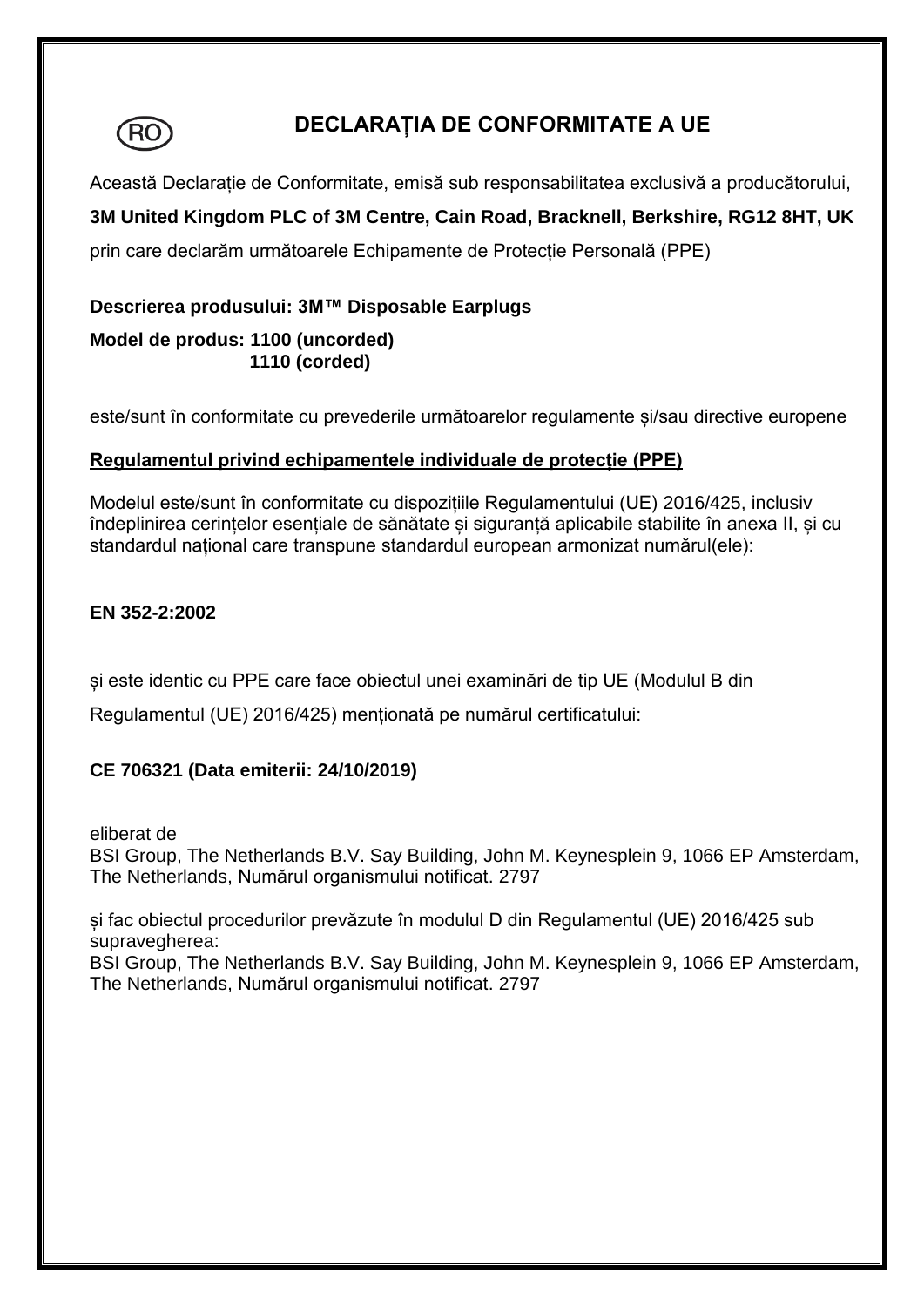

## **ELi VASTAVUSDEKLARATSIOON**

Käesolev vastavusdeklaratsioon on välja antud tootja ainuvastutusel

### **3M United Kingdom PLC of 3M Centre, Cain Road, Bracknell, Berkshire, RG12 8HT, UK**

kinnitab käesolevaga, et järgmine isikukaitsevahend:

### **Toote kirjeldus: 3M™ Disposable Earplugs**

### **Toote mudel: 1100 (uncorded) 1110 (corded)**

on kooskõlas järgmiste Euroopa määruste ja/või direktiividega

#### **Isikukaitsevahendite määrus**

See mudel on kooskõlas määruse (EL) 2016/425 sätete, sh II lisas välja toodud kohalduvate oluliste tervisekaitse- ja ohutusnõuetega ning riiklike standarditega, millega võetakse üle Euroopa ühtlustatud standard(id):

#### **EN 352-2:2002**

on identne isikukaitsevahendiga, mis vastab ELi tüübihindamistõendis (määruse (EL) 2016/425 moodul B) kirjeldatud tüübile:

### **CE 706321 (Väljaandmise kuupäev: 24/10/2019)**

Väljaandja:

BSI Group, The Netherlands B.V. Say Building, John M. Keynesplein 9, 1066 EP Amsterdam, The Netherlands, Teavitatud asutuse number: 2797

on seotud määruse (EL) 2016/425 moodulis D sätestatud protseduuridega, tuginedes järgmisele määrusele:

BSI Group, The Netherlands B.V. Say Building, John M. Keynesplein 9, 1066 EP Amsterdam, The Netherlands, Teavitatud asutuse number: 2797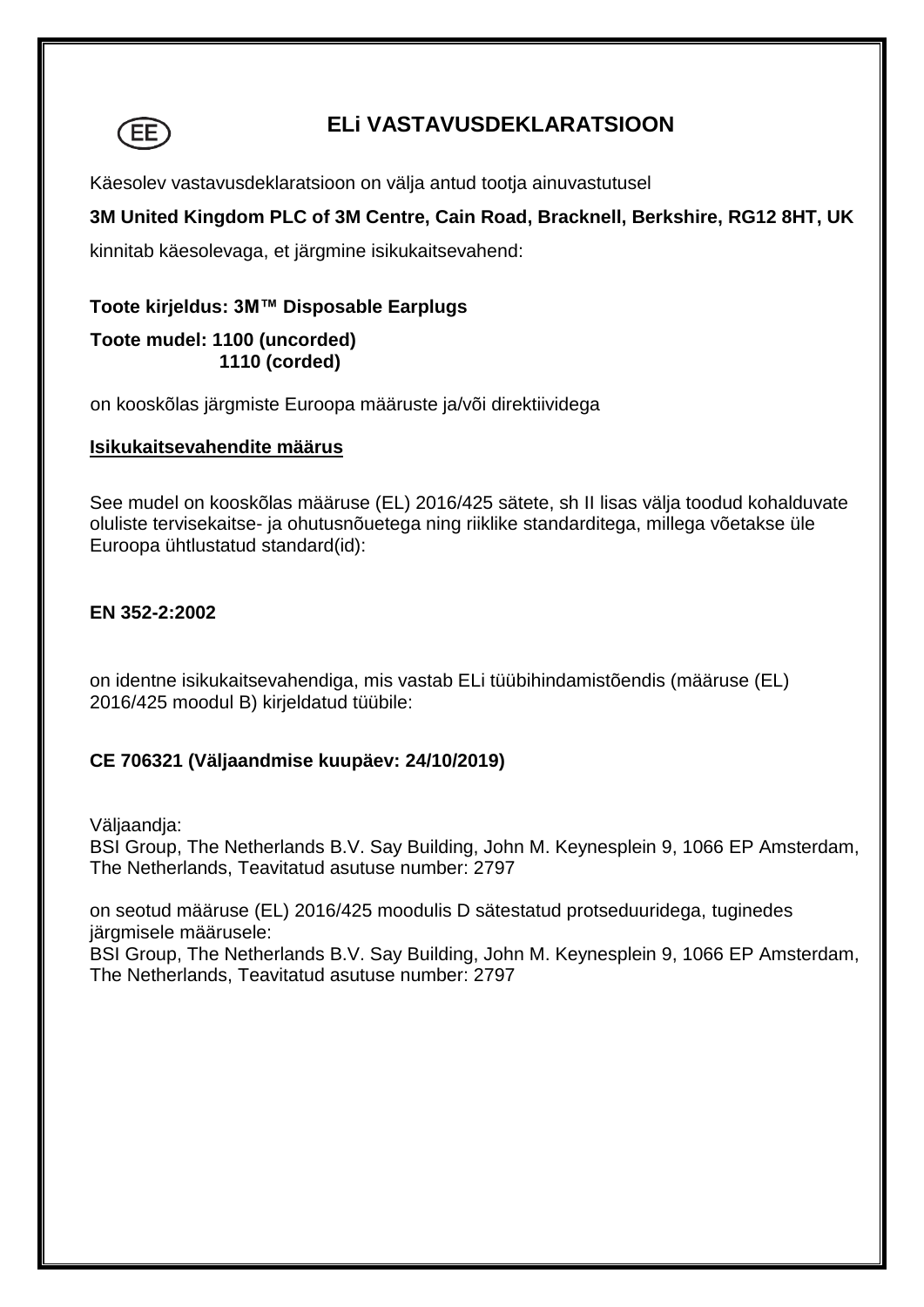

# **DIKJARAZZJONI TAL-KONFORMITÀ TAL-UE**

Din id-dikjarazzjoni ta' konformità, maħruġa taħt ir-responsabbiltà unika tal-manifattur

## **3M United Kingdom PLC of 3M Centre, Cain Road, Bracknell, Berkshire, RG12 8HT, UK**

b'dan tiddikjara li t-Tagħmir ta' Protezzjoni Personali (PPE) li ġej

## **Deskrizzjoni tal-Prodott: 3M™ Disposable Earplugs**

## **Mudell tal-Prodott: 1100 (uncorded) 1110 (corded)**

huwa konformi mad-dispożizzjonijiet tar-Regolamenti u/jew tad-Direttivi Ewropej li ġejjin

### **Ir-Regolament dwar it-Tagħmir ta' Protezzjoni Personali (PPE)**

Il-mudell huwa konformi mad-dispożizzjonijiet tar-Regolament (UE) 2016/425, inkluż l-osservanza tar-rekwiżiti essenzjali ta' saħħa u ta' sikurezza applikabbli stabbiliti fl-Anness II, u mal-Istandard Nazzjonali li jittrasponi n-Numru jew in-Numri tal-Istandard jew tal-Istandards Ewropej Armonizzati:

### **EN 352-2:2002**

u huwa identiku għall-PPE li huwa s-suġġett ta' eżami tat-tip tal-UE (Modulu B tar-Regolament (UE) 2016/425) li għalih hemm referenza fuq in-numru taċ-ċertifikat:

### **CE 706321 (Data tal-Ħruġ: 24/10/2019)**

maħruġ minn BSI Group, The Netherlands B.V. Say Building, John M. Keynesplein 9, 1066 EP Amsterdam, The Netherlands, Numru tal-Korp Notifikat. 2797

u huwa soġġett għall-proċeduri stabbiliti fil-Modulu D tar-Regolament (UE) 2016/425 taħt issorveljanza:

BSI Group, The Netherlands B.V. Say Building, John M. Keynesplein 9, 1066 EP Amsterdam, The Netherlands, Numru tal-Korp Notifikat. 2797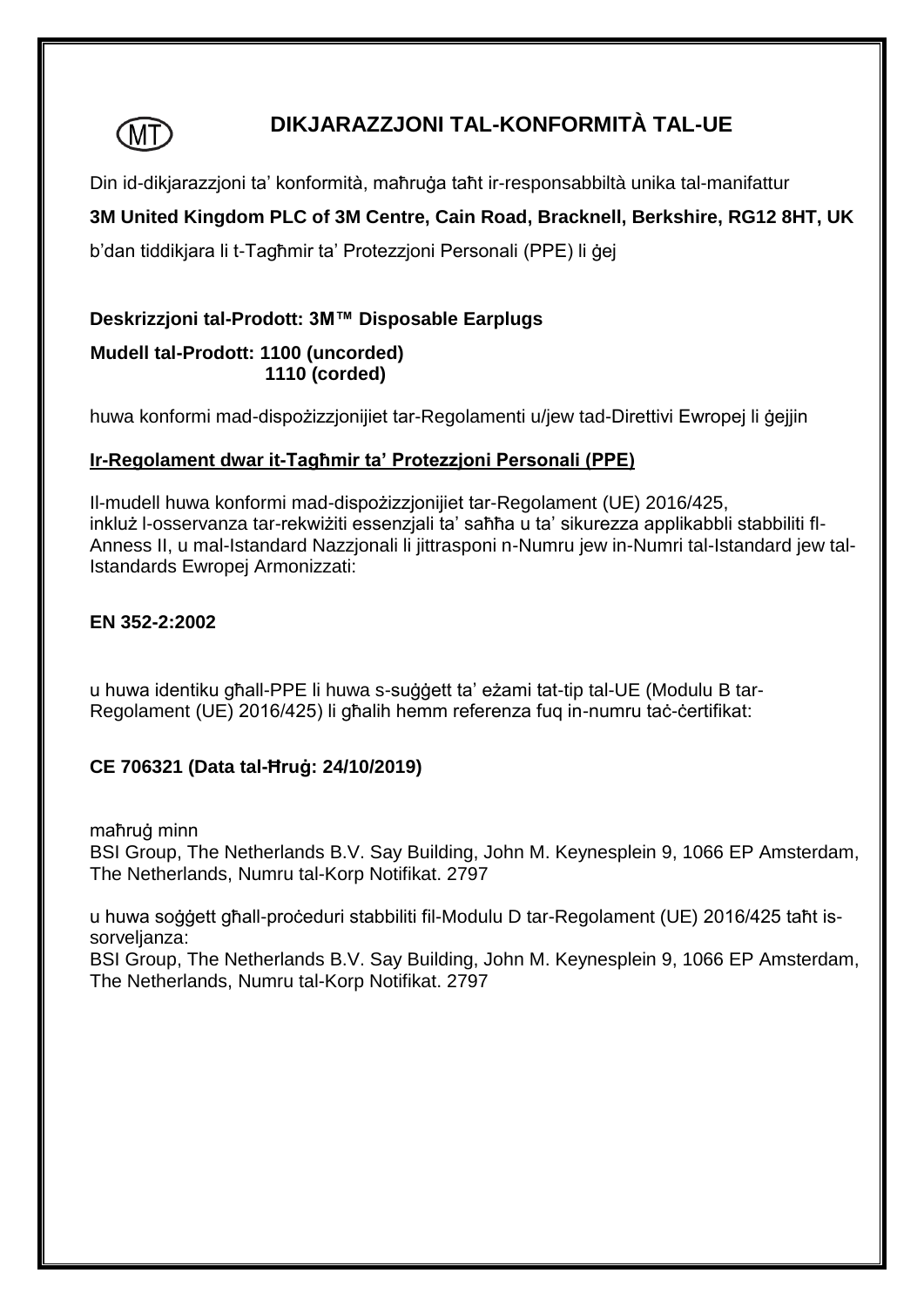

## **ΔΗΛΩΣΗ ΣΥΜΜΟΡΦΩΣΗΣ ΕΕ**

Η παρούσα Δήλωση συμμόρφωσης, που εκδίδεται με αποκλειστική ευθύνη του κατασκευαστή

## **3M United Kingdom PLC of 3M Centre, Cain Road, Bracknell, Berkshire, RG12 8HT, UK**

δηλώνει ότι τα ακόλουθα μέσα ατομικής προστασίας (ΜΑΠ)

## **Περιγραφή προϊόντος**: **3M™ Disposable Earplugs Μοντέλο προϊόντος: 1100 (uncorded)**

## **1110 (corded)**

είναι συμμορφούμενα με τις διατάξεις των ακόλουθων ευρωπαϊκών κανονισμών ή/και οδηγιών

### **Κανονισμός σχετικά με τα μέσα ατομικής προστασίας (ΜΑΠ)**

Το παρόν μοντέλο συμμορφώνεται με τις διατάξεις του Κανονισμού (ΕΕ) 2016/425, συμπεριλαμβανομένων των εφαρμοστέων ουσιωδών απαιτήσεων υγείας και ασφάλειας που καθορίζονται στο Παράρτημα ΙΙ, καθώς και με το εθνικό πρότυπο που μεταφέρει τα εναρμονισμένα ευρωπαϊκά πρότυπα με αριθμό:

### **EN 352-2:2002**

και είναι ίδιο με το ΜΑΠ που αποτελεί αντικείμενο της εξέτασης τύπου ΕΕ (Ενότητα Β του Κανονισμού (ΕΕ) 2016/425) που αναφέρεται στο πιστοποιητικό με αριθμό:

### **CE 706321 (Ημερομηνία έκδοσης: 24/10/2019)**

Αρχή έκδοσης:

BSI Group, The Netherlands B.V. Say Building, John M. Keynesplein 9, 1066 EP Amsterdam, The Netherlands, κοινοποιημένου οργανισμού. 2797

και υπόκειται στις διαδικασίες που περιγράφονται στην Ενότητα Δ του Κανονισμού (ΕΕ) 2016/425 υπό την παρακολούθηση του:

BSI Group, The Netherlands B.V. Say Building, John M. Keynesplein 9, 1066 EP Amsterdam, The Netherlands, κοινοποιημένου οργανισμού. 2797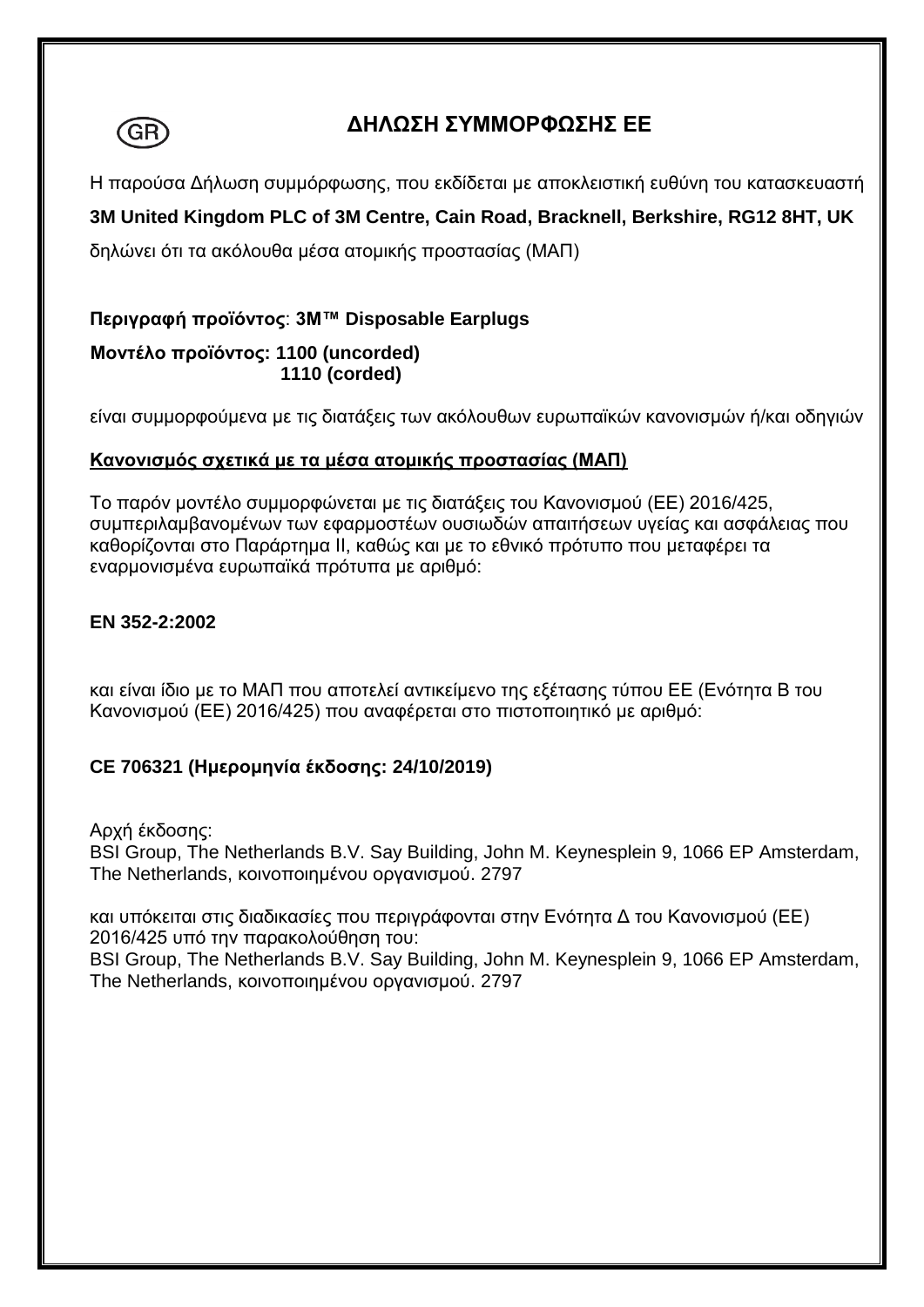

# **EU PROHLÁŠENÍ O SHODĚ**

Toto prohlášení o shodě vydané na výhradní odpovědnost výrobce

## **3M United Kingdom PLC of 3M Centre, Cain Road, Bracknell, Berkshire, RG12 8HT, UK**

tímto deklaruje, že následující osobní ochranné prostředky (OOP)

## **Popis produktu: 3M™ Disposable Earplugs**

## **Model produktu: 1100 (uncorded) 1110 (corded)**

jsou ve shodě s ustanoveními následujících evropských nařízení a směrnic

## **Nařízení o osobních ochranných prostředcích**

Uvedené modely jsou ve shodě s ustanoveními nařízení Evropského parlamentu a Rady (EU) 2016/425 a splňují platné základní požadavky na bezpečnost a ochranu zdraví při práci stanovené přílohou II a státní normou provádějící harmonizované evropské normy č.:

## **EN 352-2:2002**

a jsou identické s OOP, jež jsou předmětem EU přezkoušení typu (modul B nařízení Evropského parlamentu a Rady (EU) 2016/425) uvedeného na certifikátu č.:

## **CE 706321 (Datum vydání: 24/10/2019)**

vydavatel

BSI Group, The Netherlands B.V. Say Building, John M. Keynesplein 9, 1066 EP Amsterdam, The Netherlands, Číslo oznámeného subjektu. 2797

a podléhají postupům stanoveným v modulu D nařízení Evropského parlamentu a Rady (EU) 2016/425 pod dozorem:

BSI Group, The Netherlands B.V. Say Building, John M. Keynesplein 9, 1066 EP Amsterdam, The Netherlands, Číslo oznámeného subjektu. 2797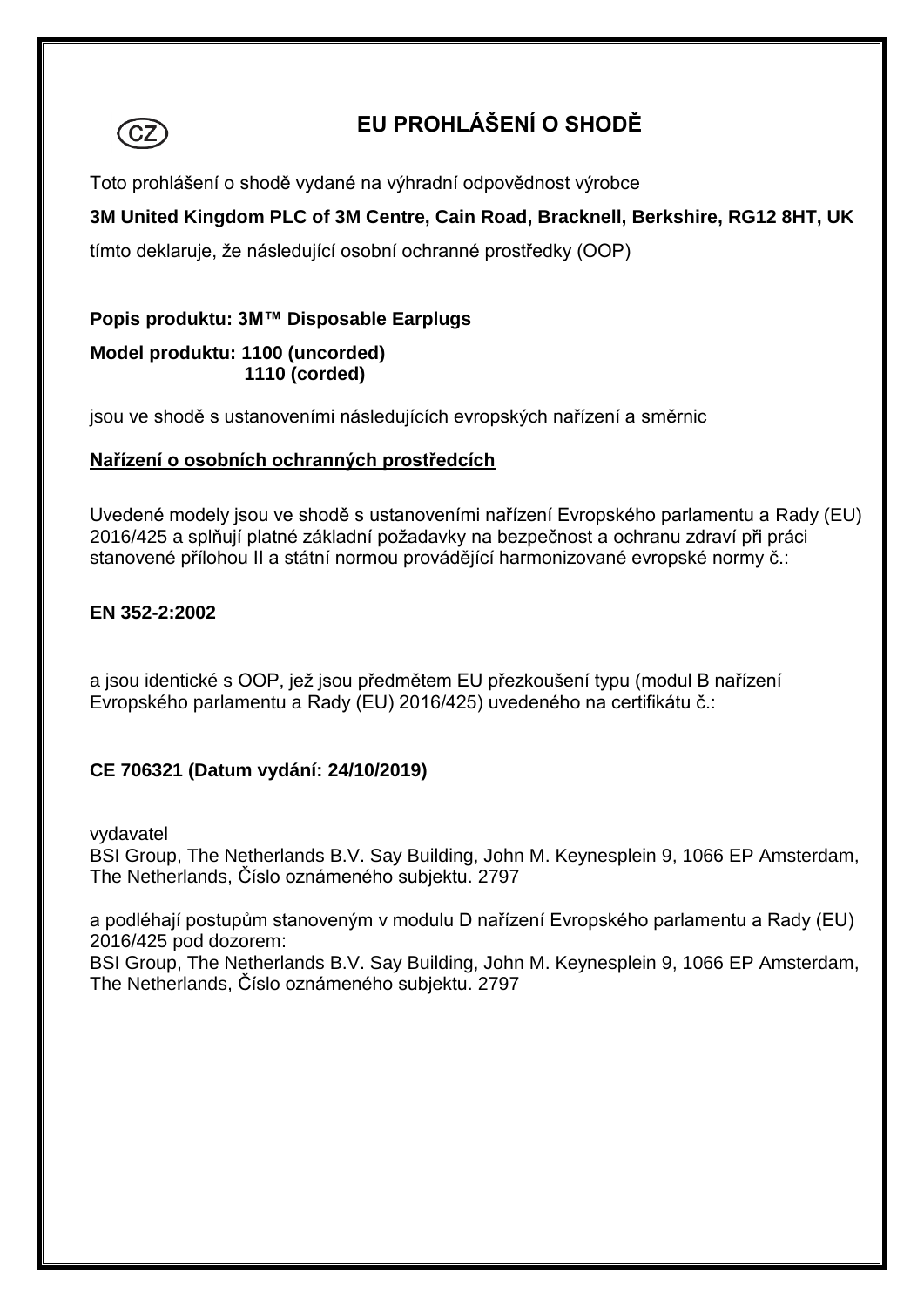

# **EU-MEGFELELŐSÉGI NYILATKOZAT**

Ezt a megfelelőségi nyilatkozatot a gyártó adja ki kizárólagos felelősséggel, aki

## **3M United Kingdom PLC of 3M Centre, Cain Road, Bracknell, Berkshire, RG12 8HT, UK**

ezennel bejelenti, hogy a következő egyéni védőeszköz(ök):

### **Termékleírás: 3M™ Disposable Earplugs**

## **Termékmodell: 1100 (uncorded) 1110 (corded)**

megfelel(nek) a következő európai rendeletek és/vagy irányelvek rendelkezéseinek

### **PPE-rendelet (egyéni védőeszközök)**

A modell(ek) megfelel(nek) az (EU) 2016/425 rendelet rendelkezéseinek – ideértve a II. mellékletben meghatározott, alkalmazandó alapvető egészségvédelmi és biztonsági követelmények teljesülését –, valamint az alábbi európai harmonizált szabványszámo(ka)t átültető nemzeti szabványnak:

### **EN 352-2:2002**

azonos(ak) továbbá (az [EU] 2016/425 rendelet B. modulja szerinti) EU-típusvizsgálat tárgyát képező, az alábbi számú tanúsítványon hivatkozott egyéni védőeszközökkel:

### **CE 706321 (Kiállítás dátuma: 24/10/2019)**

kiállító

BSI Group, The Netherlands B.V. Say Building, John M. Keynesplein 9, 1066 EP Amsterdam, The Netherlands, Bejelentett szervezet száma. 2797

ezenkívül az alábbi szervezet felügyelete mellett az (EU) 2016/425 rendelet D. moduljában megállapított eljárás hatálya alá tartozik/tartoznak:

BSI Group, The Netherlands B.V. Say Building, John M. Keynesplein 9, 1066 EP Amsterdam, The Netherlands, Bejelentett szervezet száma. 2797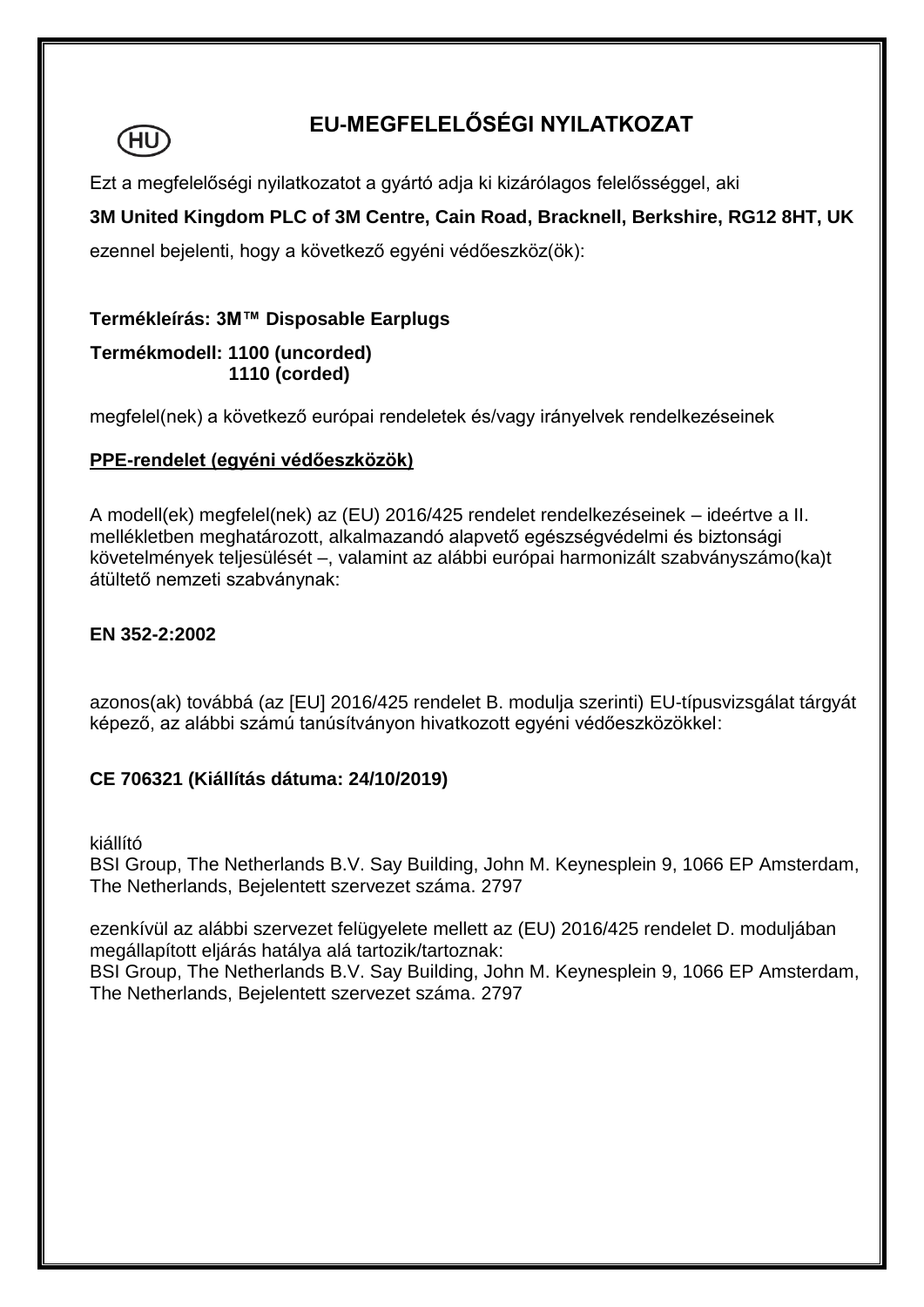

# **VYHLÁSENIE O ZHODE EÚ**

Toto vyhlásenie o zhode vydané vo výlučnej zodpovednosti výrobcu

## **3M United Kingdom PLC of 3M Centre, Cain Road, Bracknell, Berkshire, RG12 8HT, UK**

týmto vyhlasuje, že nasledujúce osobné ochranné prostriedky (OOP)

## **Opis výrobku: 3M™ Disposable Earplugs**

## **Model výrobku: 1100 (uncorded) 1110 (corded)**

sú v súlade s ustanoveniami nasledujúcich európskych nariadení a/alebo smerníc

### **Nariadenie o OOP (osobných ochranných prostriedkoch)**

Tento model/modely je/sú v súlade s ustanoveniami nariadenia (EÚ) 2016/425, spĺňa(-jú) platné základné požiadavky na ochranu zdravia a bezpečnosti stanovené v prílohe č. II, a je/sú v súlade vnútroštátnou normou transponujúcou európsku(-e) harmonizovanú(-é) normu(-y) číslo:

### **EN 352-2:2002**

a je zhodný/sú zhodné s OOP, ktorý(-é) podlieha(-jú) typovej skúške EÚ (modul B nariadenia (EÚ) 2016/425), na ktorú sa odvoláva osvedčenie číslo:

### **CE 706321 (Dátum vydania: 24/10/2019)**

vydal

BSI Group, The Netherlands B.V. Say Building, John M. Keynesplein 9, 1066 EP Amsterdam, The Netherlands, Číslo notifikovaného orgánu. 2797

a podlieha/podliehajú postupom stanoveným v module D nariadenia (EÚ) 2016/425 pod dohľadom:

BSI Group, The Netherlands B.V. Say Building, John M. Keynesplein 9, 1066 EP Amsterdam, The Netherlands, Číslo notifikovaného orgánu. 2797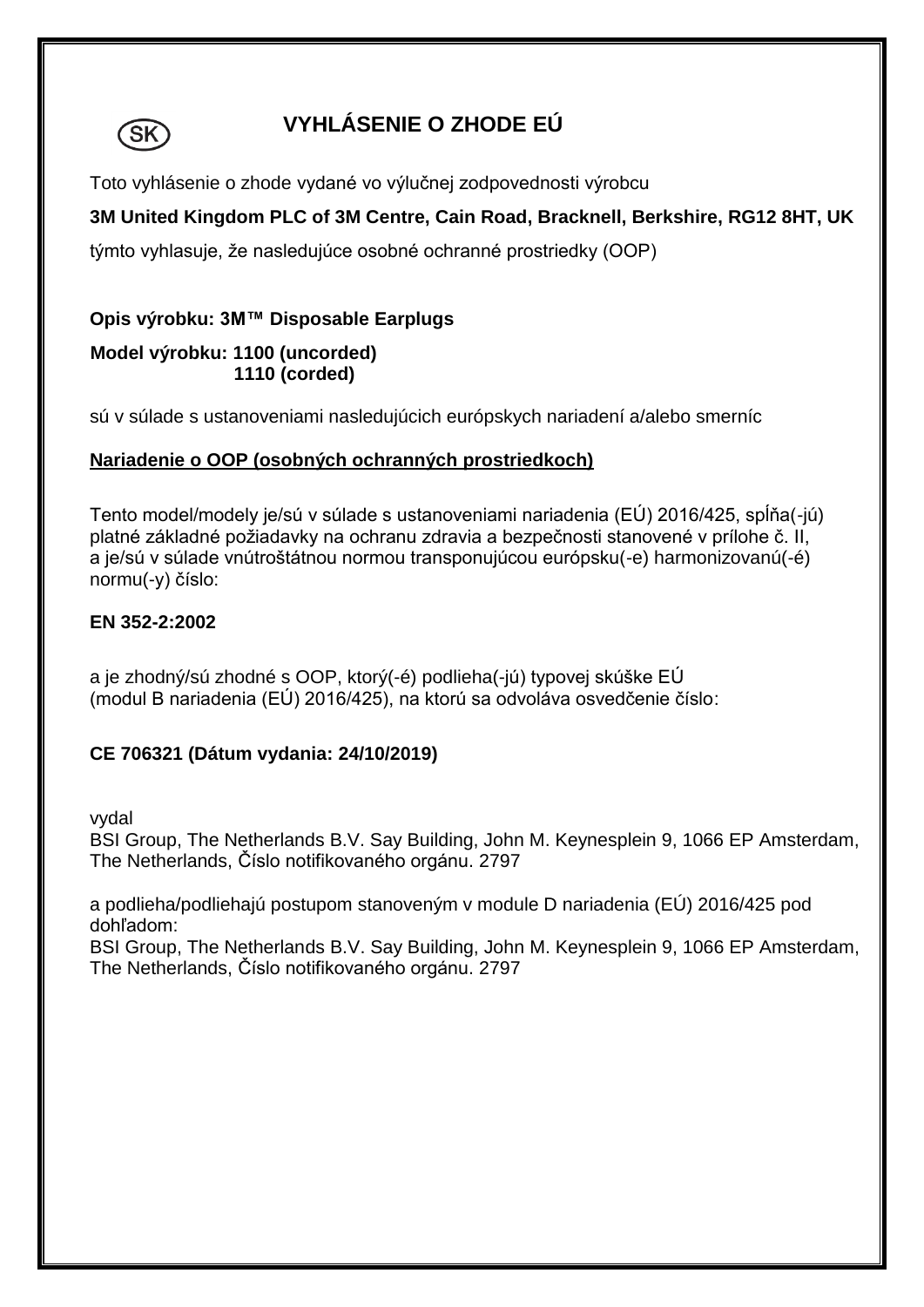

## **ДЕКЛАРАЦИЯ ЗА СЪОТВЕТСТВИЕ ЗА ЕС**

Тази Декларация за съответствие, отговорността за която е изцяло на производителя

**3M United Kingdom PLC of 3M Centre, Cain Road, Bracknell, Berkshire, RG12 8HT, UK** 

с настоящото указва, че следните лични предпазни средства (ЛПС)

## **Описание на продукта: 3M™ Disposable Earplugs**

### **Модел на продукта: 1100 (uncorded) 1110 (corded)**

отговарят на клаузите на следните Европейски регламенти и/или директиви

#### **Регламента за ЛПС (лични предпазни средства)**

Моделите отговарят на разпоредбите на Регламент (ЕС) 2016/425, включително относно изпълнението на приложимите важни изисквания за здраве и безопасност, посочени в Анекс II, и на националния стандарт, който транспонира хармонизираните европейски стандартни номера:

### **EN 352-2:2002**

и са идентични с ЛПС, които са предмета на прегледа от ЕС тип (модул Б от Регламент (ЕС) 2016/425), посочени на номера на сертификата:

### **CE 706321 (Дата на издаване: 24/10/2019)**

издадено от BSI Group, The Netherlands B.V. Say Building, John M. Keynesplein 9, 1066 EP Amsterdam, The Netherlands, Номер на нотифициран орган. 2797

и са предмет на процедурите, посочени в модул Г на Регламент (ЕС) 2016/425 под обхвата на:

BSI Group, The Netherlands B.V. Say Building, John M. Keynesplein 9, 1066 EP Amsterdam, The Netherlands, Номер на нотифициран орган. 2797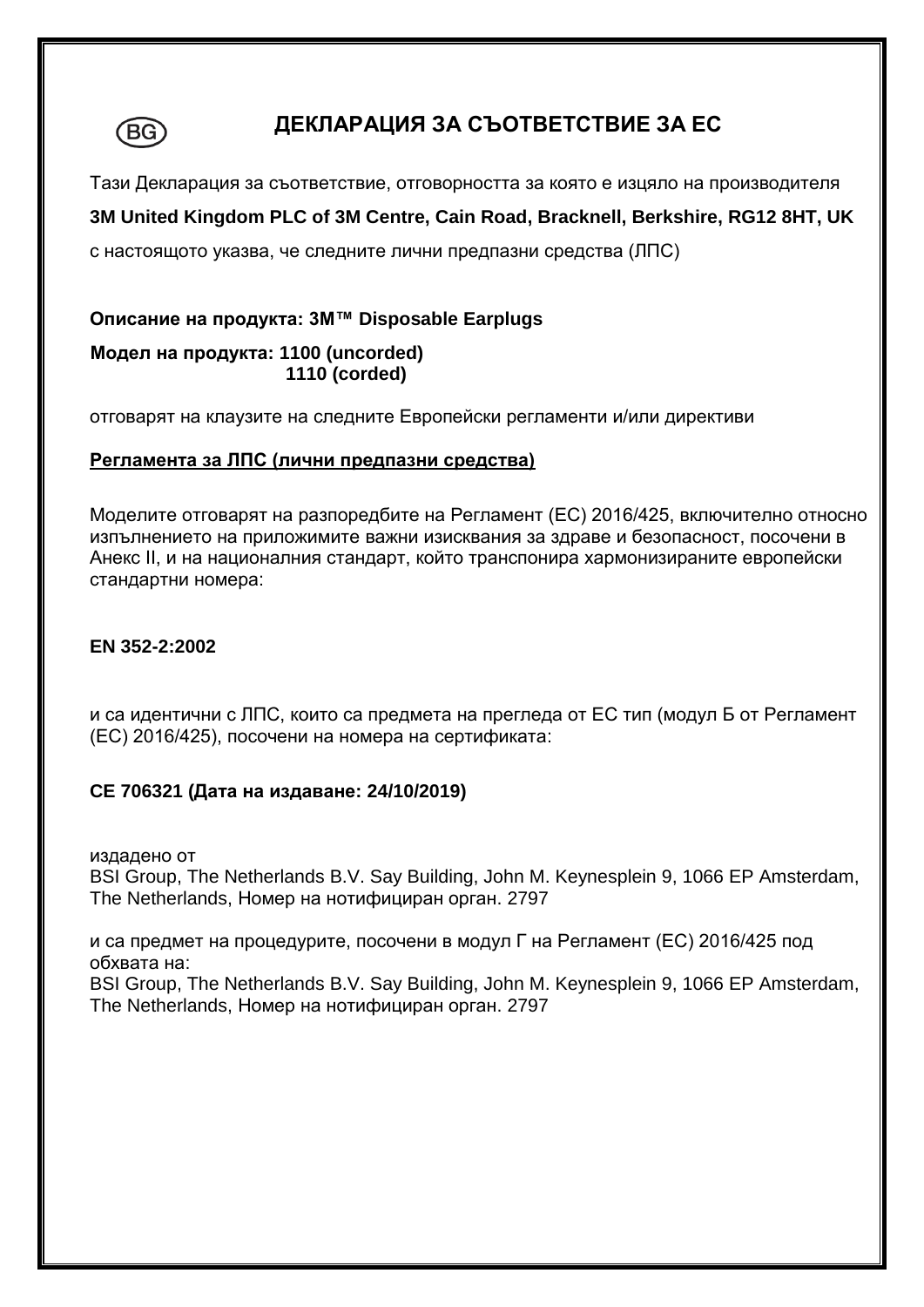

# **ES ATITIKTIES DEKLARACIJA**

Ši atitikties deklaracija išduota tik gamintojo išimtine atsakomybe,

## **3M United Kingdom PLC of 3M Centre, Cain Road, Bracknell, Berkshire, RG12 8HT, UK**

pareiškiu, kad šios asmeninės apsaugos priemonės (AAP)

### **Produkto aprašymas: 3M™ Disposable Earplugs**

### **Produkto modelis: 1100 (uncorded) 1110 (corded)**

atitinka Europos reglamentų ir (arba) direktyvų nuostatas

### **AAP (Asmeninių apsaugos priemonių) reglamentas**

Šis modelis atitinka Reglamento (ES) 2016/425 nuostatas, įskaitant II priede nurodytus taikytinus esminius sveikatos ir saugos reikalavimus bei Nacionalinį standartą, kuriuo perkeliamas (-i) darniojo Europos standarto numeris (-iai):

## **EN 352-2:2002**

ir yra tapatus AAP, kurioms taikomas ES tipo tyrimas (Reglamento (ES) 2016/425 B modulis), nurodytas sertifikato numeryje:

## **CE 706321 (Išdavimo data: 24/10/2019)**

išdavė:

BSI Group, The Netherlands B.V. Say Building, John M. Keynesplein 9, 1066 EP Amsterdam, The Netherlands, Notifikuotosios įstaigos numeris. 2797

ir jam taikomos Reglamento (ES) 2016/425 D modulyje numatytos procedūros, kurios prižiūrimos pagal:

BSI Group, The Netherlands B.V. Say Building, John M. Keynesplein 9, 1066 EP Amsterdam, The Netherlands, Notifikuotosios įstaigos numeris. 2797